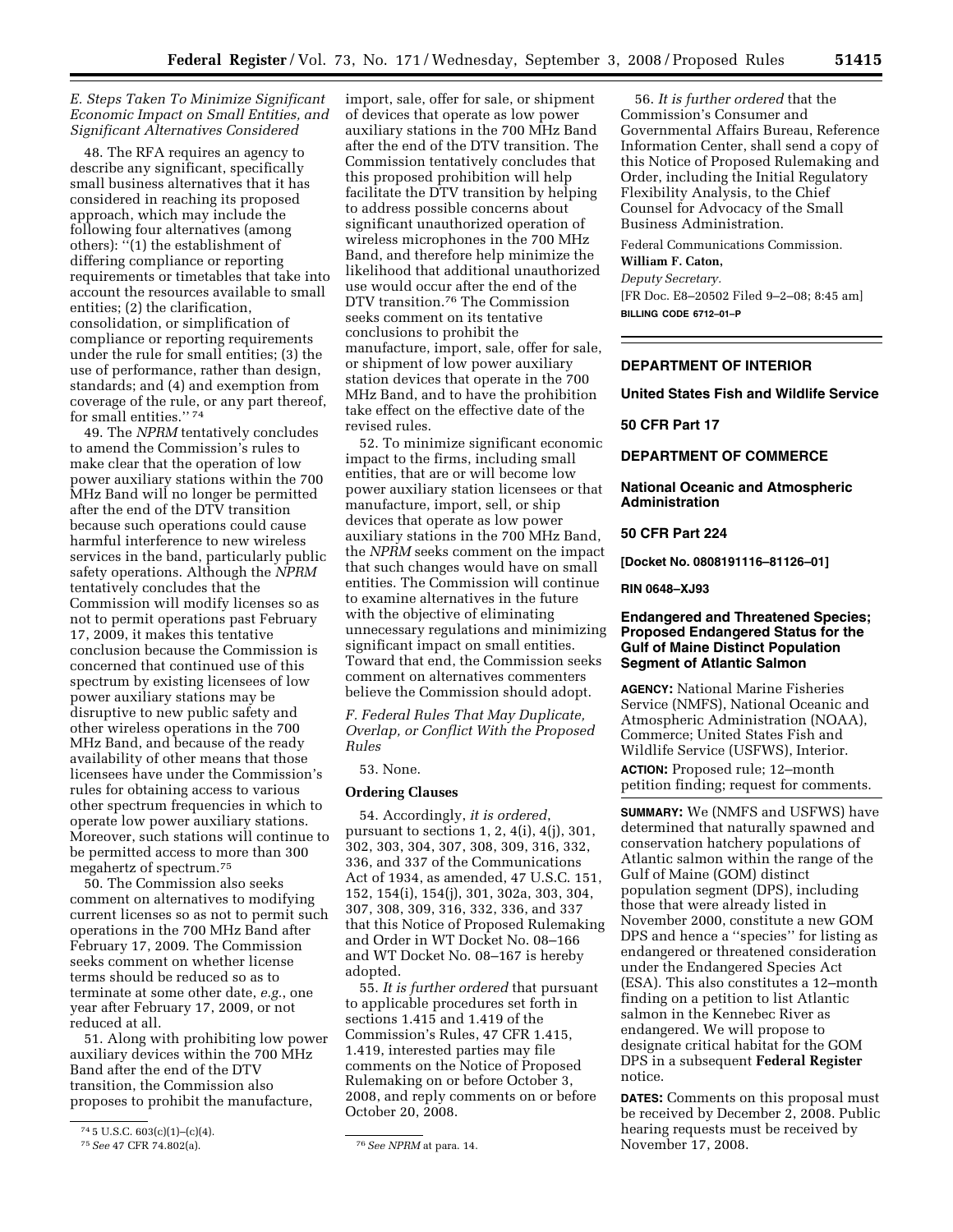**ADDRESSES:** You may submit comments, identified by the RIN 0648–AW02, by any of the following methods:

• Electronic Submissions: Submit all electronic public comments via the FederaleRulemaking Portal *http:// www.regulations.gov* 

• Mail: Assistant Regional Administrator, NMFS, Northeast Regional Office, Protected Resources Division, One Blackburn Drive, Gloucester, MA 01930

• Fax: To the attention of Jessica Pruden at (978) 281–9394.

Instructions: All comments received are a part of the public record and will generally beposted to *http:// www.regulations.gov* without change. All Personal Identifying Information (for example, name, address, etc.) voluntarily submitted by the commenter may be publicly accessible. Do not submit Confidential Business Information or otherwise sensitive or protected information.

NMFS will accept anonymous comments (enter N/A in the required fields, if you wish to remain anonymous). Attachments to electronic comments will be accepted in Microsoft Word, Excel, WordPerfect, or Adobe PDF file formats only.

The proposed rule and status review report are also available electronically at the NMFS website at *http:// www.nero.noaa.gov/prot*l*res/ altsalmon/*.

**FOR FURTHER INFORMATION CONTACT:** Rory Saunders, NMFS, at (207)866–4049; Jessica Pruden, NMFS, at (978)281–9300 ext. 6532; Lori Nordstrom, USFWS, at (207)827–5938 ext. 13; or Marta Nammack, NMFS, at (301)713–1401. **SUPPLEMENTARY INFORMATION:** 

# **Public Comments Solicited**

We solicit public comment on this proposed listing determination. We anticipate holding up to three public hearings on the proposed rule. Any public hearings will be announced in a separate **Federal Register** notice.

We intend that any final action resulting from this proposal will be as accurate and as effective as possible and informed by the best available scientific and commercial information. Therefore, we request comments or information from the public, other concerned governmental agencies, the scientific community, industry, or any other interested party concerning this proposed rule. We particularly seek comments concerning:

(1) Information on the effects of conservation hatchery supplementation in reducing the risk of extinction of the GOM DPS. As described in ''Status of

the Species'' and ''Factor E'', the high numbers of fish stocked through the conservation hatchery program reduce the risk of extinction for the GOM DPS; however, the numbers of naturallyreared spawning adults in the GOM DPS are extremely low (less than 150). Numbers of naturally-reared spawning adults are an important measure of improved status or recovery. Because of the reduction in extinction risk provided by conservation hatchery supplementation, we seek additional information on the appropriate weight that should be given to the conservation hatchery program in evaluating the status of the GOM DPS;

(2) Information concerning the viability of and/or threats to Atlantic salmon in the GOM DPS; and

(3) Efforts being made to protect Atlantic salmon in the GOM DPS.

## **Background**

We issued a final rule listing the GOM DPS of Atlantic salmon as endangered on November 17, 2000 (65 FR 69469). The GOM DPS was defined as all naturally reproducing wild populations and those river-specific hatchery populations of Atlantic salmon having historical, river-specific characteristics found north of and including tributaries of the lower Kennebec River to, but not including, the mouth of the St. Croix River at the U.S.-Canada border. In the final rule listing the GOM DPS, we did not include fish that inhabit the mainstem and tributaries of the Penobscot River above the site of the former Bangor Dam, the upper Kennebec River, or the Androscoggin River within the GOM DPS (65 FR 69469; November 17, 2000).

In late 2003, we assembled the 2005 Biological Review Team (BRT) comprised of biologists from the Maine Atlantic Salmon Commission, the Penobscot Indian Nation (PIN), and both Services. The 2005 BRT was charged with reviewing and evaluating all relevant scientific information relating to the current DPS delineation (including a detailed genetic characterization of the Penobscot population and data relevant to the appropriateness of including the upper Kennebec and Androscoggin rivers as part of the DPS), determining the conservation status of the populations not included in GOM DPS listed in 2000, and assessing their relationship to that GOM DPS (the GOM DPS that is currently listed). The findings of the 2005 BRT, which are detailed in the 2006 Status Review for Anadromous Atlantic Salmon in the United States (Fay *et al.*, 2006), addressed: the DPS delineation, including whether

populations that were not included in the 2000 listing should be included in the GOM DPS; the extinction risks to the species; and the threats to the species. The 2006 Status Review (Fay *et al.*, 2006) underwent peer review by experts in the fields of Atlantic salmon biology and genetics to ensure that it was based on the best available science. Each peer reviewer independently affirmed the major conclusions presented in Fay *et al.* (2006).

We received a petition to list the ''Kennebec River population of anadromous Atlantic salmon'' as an endangered species under the ESA on May 11, 2005. NMFS published a notice in the **Federal Register** on November 14, 2006 (71 FR 66298), concluding that the petitioners (Timothy Watts, Douglas Watts, the Friends of Merrymeeting Bay, and the Maine Toxics Action Coalition) presented substantial scientific information indicating that a listing may be warranted.

This **Federal Register** notice announces our finding regarding the ESA listing status of the GOM DPS and 12–month finding on the petition to list Atlantic salmon in the Kennebec River as endangered.

## *Policies for Delineating Species Under the ESA*

Section 3 of the ESA defines ''species'' as including ''any subspecies of fish or wildlife or plants, and any distinct population segment of any species of vertebrate fish or wildlife which interbreeds when mature.'' The term ''distinct population segment'' is not recognized in the scientific literature. Therefore, the Services adopted a joint policy for recognizing DPSs under the ESA (DPS Policy; 61 FR 4722) on February 7, 1996. The DPS policy requires the consideration of two elements when evaluating whether a vertebrate population segment qualifies as a DPS under the ESA: (1) the discreteness of the population segment in relation to the remainder of the species or subspecies to which it belongs; and (2) the significance of the population segment to the species or subspecies to which it belongs.

A population segment of a vertebrate species may be considered discrete if it satisfies either one of the following conditions: (1) it is markedly separated from other populations of the same taxon (an organism or group of organisms) as a consequence of physical, physiological, ecological, or behavioral factors. Quantitative measures of genetic or morphological discontinuity may provide evidence of this separation; or (2) it is delimited by international governmental boundaries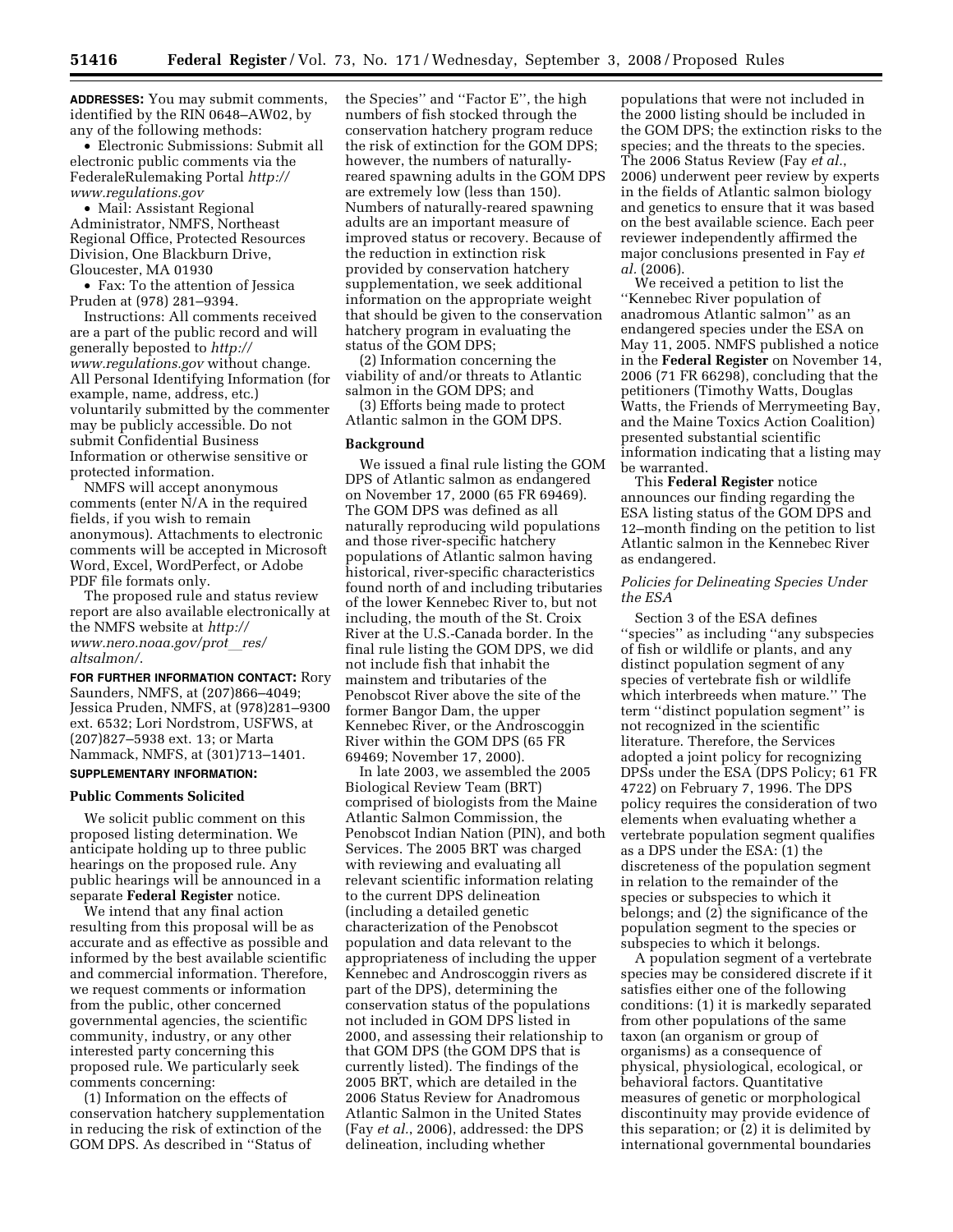within which differences in control of exploitation, management of habitat, conservation status, or regulatory mechanisms exist that are significant in light of section 4(a)(1)(D) of the ESA (i.e., inadequate regulatory mechanisms).

If a population segment is found to be discrete under one or more of the above conditions, its biological and ecological significance to the taxon to which it belongs is evaluated. This consideration may include, but is not limited to: (1) persistence of the discrete population segment in an ecological setting unusual or unique for the taxon; (2) evidence that the loss of the discrete population segment would result in a significant gap in the range of a taxon; (3) evidence that the discrete population segment represents the only surviving natural occurrence of a taxon that may be more abundant elsewhere as an introduced population outside its historic range; and (4) evidence that the discrete population segment differs markedly from other populations of the species in its genetic characteristics.

## *Listing Determinations Under the ESA*

The ESA defines an endangered species as one that is in danger of extinction throughout all or a significant portion of its range, and a threatened species as one that is likely to become endangered in the foreseeable future throughout all or a significant portion of its range (sections 3(6) and 3(20), respectively). The statute requires us to determine whether any species is endangered or threatened because of any of the following five factors: (1) the present or threatened destruction, modification, or curtailment of its habitat or range; (2) overutilization for commercial, recreational, scientific, or educational purposes; (3) disease or predation; (4) the inadequacy of existing regulatory mechanisms; or (5) other natural or manmade factors affecting its continued existence (section 4(a)(1)(A-E)). We are to make this determination based solely on the best available scientific and commercial data available after conducting a review of the status of the species and taking into account any efforts being made by states or foreign governments to protect the species.

#### *Atlantic Salmon Life History*

Anadromous Atlantic salmon are a wide ranging species with a complex life history. The historic range of Atlantic salmon occurred on both sides of the North Atlantic: from Connecticut to Ungava Bay in the western Atlantic and from Portugal to Russia's White Sea in the Eastern Atlantic, including the Baltic Sea.

For Atlantic salmon in the United States, juveniles typically spend 2 years rearing in freshwater. Freshwater ecosystems provide spawning habitat and thermal refuge for adult Atlantic salmon; overwintering and rearing areas for eggs, fry, and parr; and migration corridors for smolts and adults (Bardonnet and Bagliniere, 2000). Adult Atlantic salmon typically spawn in early November. The eggs hatch in late March or April. At this stage, they are referred to as alevin or sac fry. Alevins remain in the redd for about 6 more weeks and are nourished by their yolk sac until they emerge from the gravel in mid-May. At this time, they begin active feeding and are termed fry. Within days, the fry enter the parr stage, indicated by vertical bars (parr marks) on their sides that act as camouflage. Atlantic salmon parr are territorial; thus, most juvenile mortality is thought to be density dependent and mediated by habitat limitation (Gee *et al.*, 1978; Legault, 2005). In particular, suitable overwintering habitat may limit the abundance of large parr prior to smoltification (Cunjak *et al.*, 1998). Smoltification (the physiological and behavioral changes required for the transition to salt water) usually occurs at age 2 for most Atlantic salmon in Maine. The smolt emigration period is rather short and lasts only 2 to 3 weeks for each individual. During this brief emigration window, smolts must contend with rapidly changing osmoregulatory requirements (McCormick *et al.*, 1998) and predator assemblages (Mather, 1998). The freshwater stages in the life cycle of the Atlantic salmon have been well studied; however, much less information is available on Atlantic salmon at sea (Klemetsen *et al.*, 2003).

Gulf of Maine Atlantic salmon migrate vast distances in the open ocean to reach feeding areas in the Davis Strait between Labrador and Greenland, a distance over 4,000 km from their natal rivers (Danie *et al.*, 1984; Meister, 1984). During their time at sea, Atlantic salmon undergo a period of rapid growth until they reach maturity and return to their natal river. Most Atlantic salmon (about 90 percent) from the Gulf of Maine return after spending two winters at sea; usually less than 10 percent return after spending one winter at sea; roughly 1 percent of returning salmon are either repeat spawners or have spent three winters at sea (three sea winter 3SW salmon) (Baum, 1997).

In addition to anadromous Atlantic salmon, landlocked Atlantic salmon have been introduced to many lakes and

rivers in Maine, though they are only native to four watersheds in the State: the Union, including Green Lake in Hancock County; the St. Croix, including West Grand Lake in Washington County; the Presumpscot, including Sebago Lake in Cumberland County; and the Penobscot, including Sebec Lake in Piscataquis County (Warner and Havey, 1985). There are certain lakes and rivers in Maine where landlocked salmon and anadromous salmon co-exist. Recent genetic surveys have confirmed that little genetic exchange occurs between these two life history types (Spidle *et al.*, 2003, NMFS unpublished data).

#### *Review of Species Delineation*

Fay *et al.* (2006) concluded that the DPS delineation as proposed by the previous BRT that resulted in the 2000 listing designation (65 FR 69469; November 17, 2000) was largely appropriate, except in the case of large rivers that were excluded in previous listing determinations. As described below in the analyses of discreteness and significance of the population segment, Fay *et al.* (2006) concluded that the salmon currently inhabiting the larger rivers (Androscoggin, Kennebec, and Penobscot) are genetically similar to the rivers included in the GOM DPS as listed in 2000 (Spidle *et al.*, 2003), have similar life history characteristics, and/ or occur in the same zoogeographic region. Further, the salmon populations inhabiting the large and small rivers from the Androscoggin River northward to the Dennys River differ genetically and in important life history characteristics from Atlantic salmon in adjacent portions of Canada (Spidle *et al.*, 2003; Fay *et al.*, 2006). Thus, Fay *et al.* (2006) concluded that this group of populations (population segment) met both the discreteness and significance criteria of the DPS Policy and, therefore, recommended that the new GOM DPS include all anadromous Atlantic salmon whose freshwater range occurs in the watersheds from the Androscoggin River northward along the Maine coast to the Dennys River, including all associated conservation hatchery populations used to supplement these natural populations; currently, such conservation hatchery populations are maintained at Green Lake National Fish Hatchery (GLNFH) and Craig Brook National Fish Hatcheries (CBNFH).

The precise genetic boundary between Atlantic salmon in the United States and Canada is difficult to determine because there are no genetic data on the wild salmon that once occurred in the St. Croix watershed along the U.S.- Canada border. As listed in 2000, the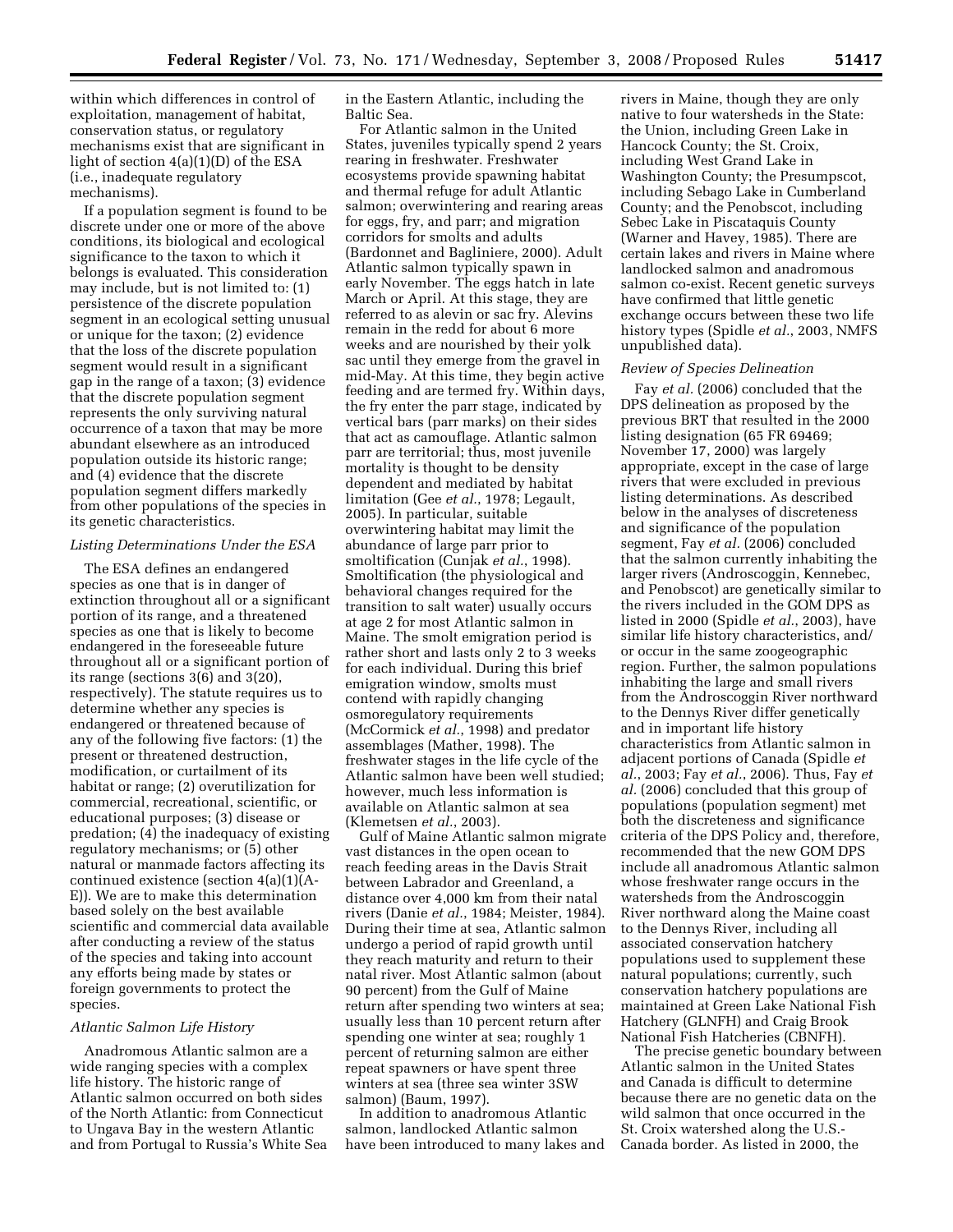northern terminus of the GOM DPS was the U.S.-Canada border at the St. Croix River, but as described on page 54 of Fay *et al.* (2006), the best available science suggests that the St. Croix groups with other Canadian rivers. Therefore, we find that the northern terminus of the GOM DPS is the Dennys River watershed, rather than the St. Croix, because genetic analyses found that salmon in the Dennys River are more similar to populations in the United States than to Canadian salmon populations that are geographically proximate to the Dennys (Spidle *et al.*, 2003).

We determined the southern terminus of the GOM DPS to be the Androscoggin River based on zoogeography rather than genetics because there are extremely few Atlantic salmon in the rivers as one moves southward on which to base genetic analyses. The Androscoggin River lies within the Penobscot-Kennebec-Androscoggin Ecological Drainage Unit (Olivero, 2003) and the Laurentian Mixed Forest Province (Bailey, 1995), which separates it from more southern rivers that were historically occupied by Atlantic salmon.

With respect to the ''discreteness'' of this population segment, Fay *et al.*  (2006) considered ecological, behavioral, and genetic factors under the first discreteness criterion of the DPS Policy to examine the degree to which it is separate from other Atlantic salmon populations. Gulf of Maine salmon are behaviorally and physiologically discrete from other members of the taxon because they return to their natal Gulf of Maine rivers to spawn, which leads to the separation in stocks that has been observed between the Gulf of Maine and other segments of the taxon. This phenomenon is known as homing and is characteristic of all other anadromous salmonids (Klemetsen *et al.*, 2003; Utter *et al.*, 2004). Baum and Spencer (1990) found that roughly 98 percent of all tagged salmon returned to their natal rivers to spawn.

Ecologically, Gulf of Maine salmon are discrete from other members of the taxon. The core of the riverine habitat of this population segment lies within the Penobscot-Kennebec-Androscoggin Ecological Drainage Unit (Olivero, 2003) and the Laurentian Mixed Forest Province (Bailey, 1995). In particular, Gulf of Maine salmon life history strategies are dominated by age 2 smolts and 2SW adults whereas populations to the north of this population segment are generally dominated by age 3, or older, smolts and 1SW adults (i.e., grilse). Smolt age reflects growth rate

(Klemetsen *et al.*, 2003), with faster growing parr emigrating as smolts earlier than slower growing ones (Metcalfe *et al.*, 1990). Smolt age is largely influenced by temperature (Symons, 1979; Forseth *et al.*, 2001) and can therefore be used to compare and contrast growing conditions across rivers (Metcalfe and Thorpe, 1990). For Gulf of Maine populations, smolt ages are quite similar across rivers with naturally-reared (result of either wild spawning or fry stocking) returning adults predominantly emigrating at river age 2 (88 to 100 percent) with the remainder emigrating at river age 3 (Fay *et al.*, 2006).

The strongest evidence that Gulf of Maine salmon are discrete from other members of the taxon is genetic. Fay *et al.* (2006) described genetic structure of this population segment and other stocks in detail in section 6.3.1.3. In summary, three primary genetic groups of North American populations (Spidle *et al.*, 2003; Spidle *et al.*, 2004; Verspoor *et al.*, 2005) are evident. These include the anadromous Gulf of Maine populations (including salmon in the Kennebec and Penobscot Rivers) (Spidle *et al.*, 2003), non-anadromous Maine populations (Spidle *et al.*, 2003), and Canadian populations (Verspoor *et al.*, 2005).

Because of these behavioral, physiological, ecological and genetic factors, we conclude that the Gulf of Maine anadromous population is discrete from other Atlantic salmon populations under the provisions of the DPS Policy.

With respect to the ''significance'' of this population segment, Fay *et al.*  (2006) found three of the four ''significance'' factors described in the DPS policy applicable to the GOM DPS.

Under the first ''significance'' factor, Fay *et al.* (2006) concluded that this population segment has persisted in an ecological setting unusual or unique to the taxon for several reasons. First, Gulf of Maine salmon live in and migrate through a unique marine environment. The marine migration corridor for Gulf of Maine salmon begins in the Gulf of Maine that is known for unique circulation patterns, thermal regimes, and predator assemblages (Townsend *et al.*, 2006). Gulf of Maine salmon undertake extremely long marine migrations to feeding grounds off the west coast of Greenland because the riverine habitat they occupy is at the southern extreme of the current North American range. While such vast marine migrations are more common for stocks on the northeast side of the Atlantic, the combination of the long migration distances and the unique setting of the

Gulf of Maine, described above, make the oceanic life history of the GOM DPS quite unique from those of other stocks. In addition, the core of the riverine habitat of this population segment lies within the Penobscot-Kennebec-Androscoggin Ecological Drainage Unit (Olivero, 2003) and the Laurentian Mixed Forest Province (Bailey, 1995). The importance of this setting is evidenced by the tremendous production potential of its juvenile nursery habitat that allows production of proportionately younger smolts than Canadian rivers to the north (Myers, 1986; Baum, 1997; Hutchings and Jones, 1998). Thus, the combination of the unique rearing conditions in the freshwater portion of its range combined with the unique marine migration corridor led Fay *et al.* (2006) to conclude that this population segment has persisted in an ecological setting unusual or unique to the taxon.

Under the second ''significance'' factor, Fay *et al.* (2006) concluded that the loss of this population segment would result in a significant gap or constriction in the range of the taxon. The extirpation of this population segment would represent a significant range reduction for the entire taxon Salmo salar because this population segment represents the southernmost native Atlantic salmon population in the western Atlantic; the temperature regimes in these southern rivers made possible the tremendous growth and production potential which resulted in the historically very large populations in these areas. Historic attempts to enhance salmon populations (in Gulf of Maine rivers) using Canadian-origin fish failed. This further illustrates the importance of conserving native populations and the difficulties of restoration if they are lost.

Under the third ''significance'' factor, Fay *et al.* (2006) concluded that this population segment differs markedly from other populations of the species in its genetic characteristics. While genetic differences were used to examine the ''discreteness'' of this population segment, Fay *et al.* (2006) suggested that the ''significance'' of these observed genetic differences is that they provide evidence of local adaptation. That is, low returns of exogenous smolts (i.e., Canadian-origin smolts stocked in Maine) and lower survival of smolts from these Maine rivers stocked outside their native geographic range (e.g., into the Merrimack River) indicate that this population segment is adapted to its native environment.

These three factors led Fay *et al.*  (2006) to conclude that this population segment is significant to the Atlantic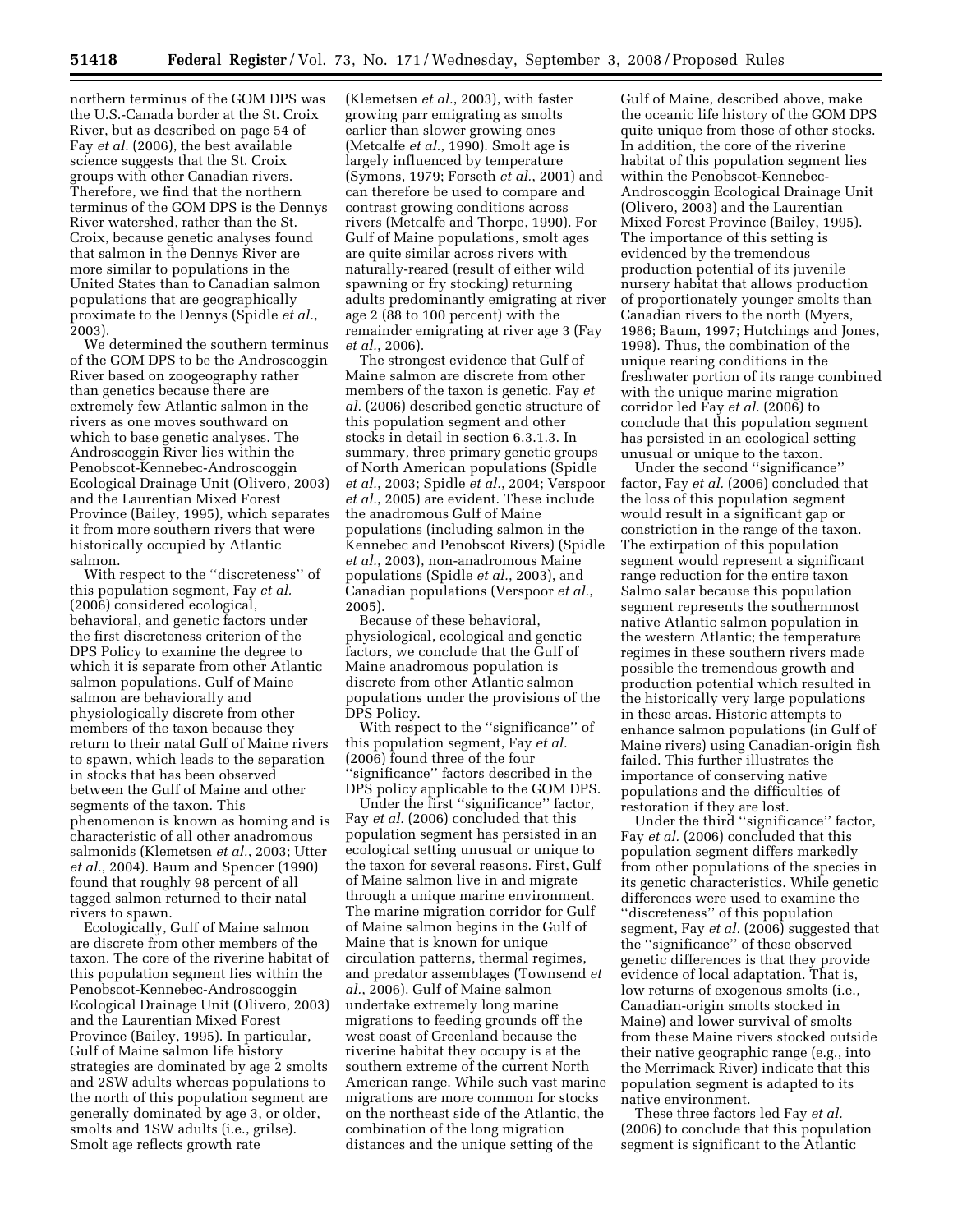salmon species, and therefore, qualifies as a DPS (the new GOM DPS) under the provisions of the DPS Policy.

Fay *et al.* (2006) explicitly considered whether to include hatchery populations in the GOM DPS and concluded that all conservation hatchery populations (currently maintained at GLNFH and CBNFH) should be included in the GOM DPS. This determination was based on the fact that there is a low level of divergence between conservation hatchery populations and the rest of the GOM DPS because: (1) the river-specific hatchery programs collect wild parr or sea-run adults annually (when possible) for inclusion into the broodstock programs; (2) broodstocks are used to stock fry and other life stages into the river of origin, and, in some instances, hatchery-origin individuals represent the primary origin of Atlantic salmon due to low adult returns; (3) there is no evidence of introgression from Canadian-origin populations; and (4) there is minimal introgression from aquaculture fish because of a rigorous genetic screening program. Because the level of divergence is minimal, Fay *et al.*  (2006) suggested that hatchery populations should be considered part of the GOM DPS. However, Fay *et al.*  (2006) also noted the dangers of reliance on hatcheries. In short, these risks include artificial selection, inbreeding depression, and outbreeding depression. The reader is directed to ''Artificial Propagation'' in ''Factor E'' of this **Federal Register** document and Section 8.5.1 of the 2006 Status Review report for an in depth discussion of these risks.

We concur with the findings and application of the DPS policy described in Fay *et al.* (2006) and therefore conclude that the GOM DPS warrants

delineation as a DPS (i.e., it is discrete and significant). Specifically, we conclude that the GOM DPS is comprised of all anadromous Atlantic salmon whose freshwater range occurs in the watersheds from the Androscoggin northward along the Maine coast to the Dennys, including all associated conservation hatchery populations used to supplement these natural populations; currently, such populations are maintained at GLNFH and CBNFH. We consider the hatcherydependent populations that are maintained at CBNFH and GLNFH essential for recovery of the GOM DPS because the hatchery populations contain a high proportion of the genetic diversity remaining in the GOM DPS (Bartron *et al.*, 2006). Excluded are those salmon raised in commercial hatcheries for aquaculture and landlocked salmon because they are genetically distinguishable from the GOM DPS. The marine range of the GOM DPS extends from the Gulf of Maine to feeding grounds off Greenland. The most substantial difference between the GOM DPS as listed in 2000 and the GOM DPS as proposed in this rule is the inclusion of the entire Androscoggin, Kennebec and Penobscot basins.

Several rivers outside the range of the GOM DPS in Long Island Sound and Central New England contain Atlantic salmon (Fay *et al.*, 2006). The native Atlantic salmon of these areas south of the GOM DPS were extirpated in the 1800s (Fay *et al.*, 2006). However, efforts to restore Atlantic salmon to these areas (e.g., Connecticut, Merrimack, and Saco Rivers) involve stocking Atlantic salmon that were originally derived from the GOM DPS. Atlantic salmon whose freshwater range occurs outside the GOM DPS do not

interbreed with salmon within the GOM DPS and are not considered a part of the GOM DPS and are not being considered for protection under the ESA.

# Status of the GOM DPS

Since the listing of the GOM DPS of Atlantic salmon in 2000, the numbers of returning adults (both naturally-reared and conservation hatchery stocked) have remained low (Table 1). Of greatest concern is the extremely low number of naturally-reared adults in the GOM DPS. In 2006 (the most recent year for which complete data is available at the time of writing), approximately 1,144 adult salmon returned to rivers within the freshwater range of the GOM DPS. Of these, only 117 were naturally-reared; 91 percent (1,044) of the adult salmon returned to the Penobscot, 95 percent (996) of which were stocked through conservation hatchery programs as smolt (Table 2). The remainder was predominantly naturally-reared salmon that returned to smaller rivers such as the Narraguagus, Pleasant, and Sheepscot Rivers (Table 2). Conservation spawning escapement (CSE) goals are widely used (e.g., International Council for the Exploration of the Sea (ICES), 2005) to describe the status of individual Atlantic salmon populations. When CSE goals are met, Atlantic salmon populations are generally selfsustaining. When CSE goals are not met (i.e., less than 100 percent), populations are not reaching full potential which can be indicative of a population decline. For all rivers in Maine, current Atlantic salmon populations are well below CSE levels required to sustain themselves (Fay *et al.*, 2006), which is further indication of their poor population status.

TABLE 1. ADULT RETURNS TO RIVERS WITHIN THE RANGE OF THE GOM DPS AS LISTED IN 2000, THE PENOBSCOT RIVER, THE KENNEBEC RIVER, AND THE ANDROSCOGGIN RIVER FROM 2001 TO 2006. THESE DATA ARE SUMMARIZED FROM TABLE 3.2.1.2 AND TABLE 16 IN THE UNITED STATES ATLANTIC SALMON ASSESSMENT COMMITTEE REPORT (USASAC, 2007).

| Year | Rivers within the range<br>of the DPS as listed in<br>2000 estimate | Penobscot River Trap<br>Count | Kennebec River Trap<br>Count <sup>a</sup> | Androscoggin River<br>Trap Count | <b>Total Known Returns</b> |
|------|---------------------------------------------------------------------|-------------------------------|-------------------------------------------|----------------------------------|----------------------------|
| 2001 | 103                                                                 | 785                           | $\overline{\phantom{a}}$                  | 5                                | 893                        |
| 2002 | 37                                                                  | 780                           | $\overline{\phantom{a}}$                  | 2                                | 819                        |
| 2003 | 76                                                                  | 1112                          | $\overline{\phantom{a}}$                  | 3                                | 1191                       |
| 2004 | 82                                                                  | 1323                          | $\overline{\phantom{a}}$                  | 11                               | 1416                       |
| 2005 | 71                                                                  | 985                           | $\overline{\phantom{a}}$                  | 10                               | 1066                       |
| 2006 | 79                                                                  | 1044                          | 15                                        | 6                                | 1144                       |

a Counts not conducted on the Kennebec until 2006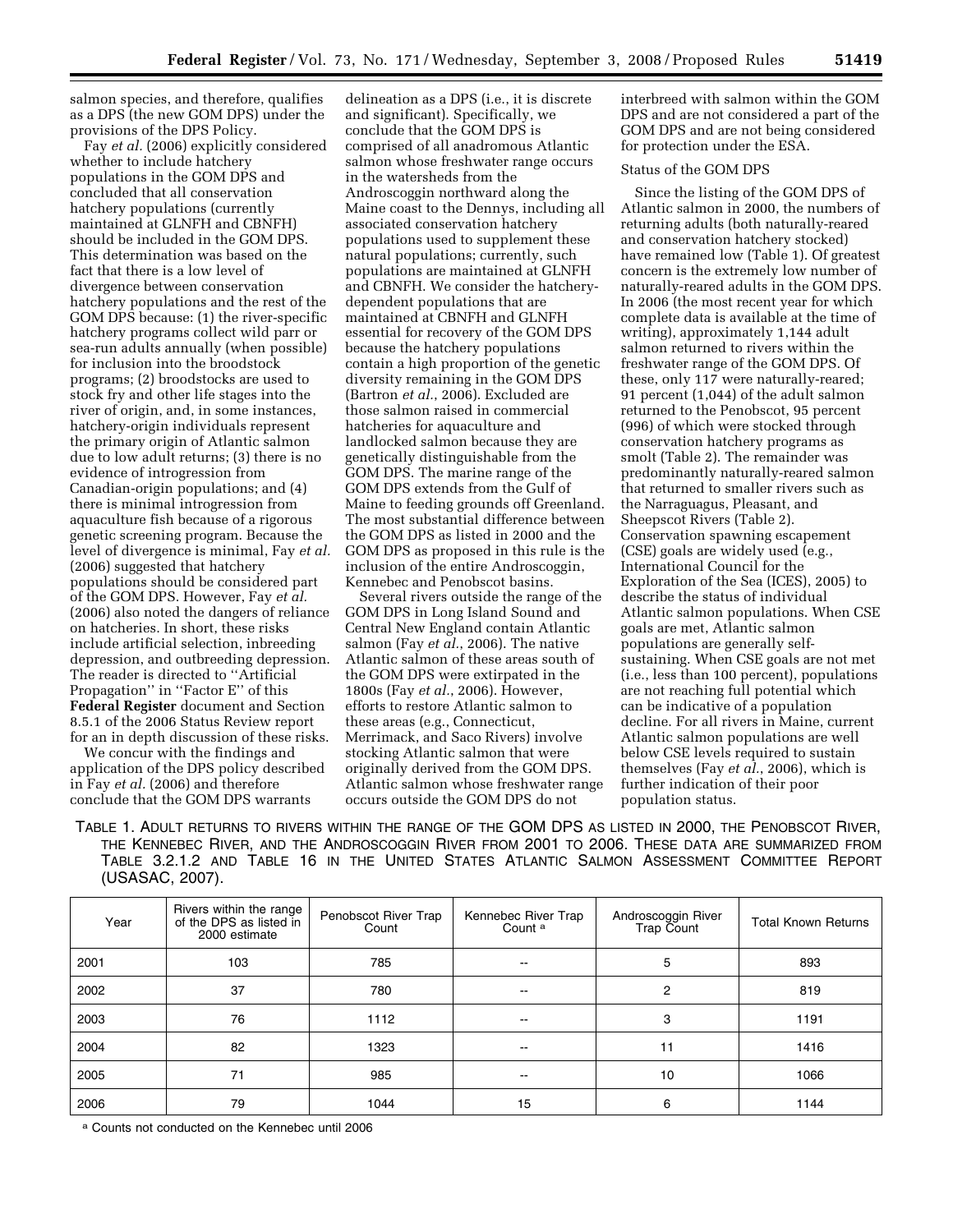| River         | <b>Conservation Hatchery</b> | Naturally-reared | Total |
|---------------|------------------------------|------------------|-------|
| Androscoggin  | 6                            | 0                | 6     |
| Kennebec      | 10                           | 5                | 15    |
| Dennys        |                              | 2                | 6     |
| Narraguagus   | 0                            | 15               | 15    |
| Other GOM DPS | 11                           | 47               | 58    |
| Penobscot     | 996                          | 48               | 1044  |
| <b>Total</b>  | 1027                         | 117              | 1144  |

TABLE 2. ADULT RETURNS TO RIVERS WITHIN THE FRESHWATER RANGE OF THE GOM DPS BY ORIGIN IN 2006. THESE DATA ARE SUMMARIZED FROM TABLE 1 IN THE UNITED STATES ATLANTIC SALMON ASSESSMENT COMMITTEE REPORT (USASAC, 2007).

Currently, the GOM DPS of Atlantic salmon is largely dependent on conservation hatchery supplementation for its persistence. The ultimate goal of the conservation hatchery program is to lead to the recovery of the GOM DPS. We use two recent analyses to inform us about the role of conservation hatcheries in reducing the risk of extinction of the GOM DPS given the low numbers of naturally-reared salmon in the GOM DPS. We do not use either of these analyses to define a point at which we predict the GOM DPS may go extinct or to analyze threats to the GOM DPS because of the assumptions made by each that make them inappropriate to use for such purposes. The two analyses are: (1) Fay *et al.* (2006) in which recent adult return data were used in a population viability analysis (PVA) to assess the extinction probabilities for the GOM DPS (as defined in this proposed rule); (2) Legault (2004 and 2005) in which a novel population modeling tool (SalmonPVA) was used to, in part, begin examining quantitative recovery criteria for the GOM DPS as listed in 2000.

The PVA described in section 7.3 of Fay *et al.* (2006) generally shows that the GOM DPS is likely to continue to decline in terms of adult abundance. In short, these PVA projections show that the GOM DPS is trending towards extinction. The Fay *et al.* (2006) PVA does, however, show the positive population effects of conservation hatcheries (i.e., reducing the risk of extinction). The risk of extinction increases over time, and varies depending on how extinction is defined (i.e., a ''Quasi-Extinction Threshold'' (QET) of one individual vs. 50 or 100 individuals). Using an adult return dataset from a period of low marine survival (1991 to 2004), the likelihood of extinction (QET = 1) for the GOM DPS is 0.8 percent over a 20–year time

frame. Even if the timeframe is extended to 100 years, for a QET of one individual the estimated extinction risk remains below 50 percent (37.2 percent). With a QET of 50 individuals, however, the extinction risk increases to 71.2 percent in 100 years. In the analyses, the probability of extinction increases when the QET is larger, and with longer timeframes. Without the smolt stocking program, the risks of extinction would be much greater (Fay *et al.*, 2006).

Legault's PVA (Legault, 2005) demonstrates that current levels of hatchery supplementation substantially reduce extinction risk to the GOM DPS as listed in 2000. For example, in simulations where marine survival estimates were set at the mean of the last 30 years, Legault (2005) estimated that the extinction risk (in the next 100 years) for the GOM DPS as listed in 2000 was near 100 percent if hatchery supplementation ceased in 2015, whereas extinction risks were only approximately 1 percent in simulations where hatchery supplementation continued through the year 2055. These simulations only included those populations specifically named in the GOM DPS as listed in 2000; given that smaller initial population sizes exacerbate the extinction process (Holmes, 2001), adding the Penobscot population into the GOM DPS, as is proposed here, would further reduce the extinction risks compared to those presented by Legault (2005).

Although PVAs are informative in assessing extinction risks, there are several assumptions that must be carefully scrutinized. In particular, the PVA presented by Fay *et al.* (2006) can be considered valid only if the following assumptions are accepted: (1) hatchery supplementation continues into the future at current levels with similar survival rates, and (2) similar threats to the species remain operative into the

future (i.e., environmental conditions remain unchanged). Therefore, the PVA projections of extinction risk for the GOM DPS are not necessarily predictive of future conditions, especially over longer time frames, and caution must be used in interpreting results of this or any PVA when making a determination regarding a species' conservation status.

Importantly, all of the extinction risk scenarios assessed by Fay *et al.* (2006) assumed that hatchery supplementation would continue at its present level. The hatchery program, however, and specifically the smolt stocking program that currently sustains the GOM DPS, requires at least 150 returning adults in the GOM DPS. If there were less than 150 adults, smolt production goals could not be met and the hatchery program could not continue at its current level; the likelihood of this occurring has not been determined. The ramifications of an adult population falling below 150 are that severe genetic and demographic problems would arise in the population as the result of the extremely low levels of abundance (Fay *et al.*, 2006). The effect hatchery supplementation has on reducing the risk of extinction of the GOM DPS would also be lost without the smolt stocking program at its current levels, and a steep and rapid population decline to extinction would be expected if hatchery broodstock goals could not be met (i.e., less than 150 adults). In addition, because smolt stocking has a greater positive effect on population demographics than fry stocking (SEI, 2007), the cessation of the smolt stocking that currently sustains the GOM DPS likely would exacerbate extinctions risks considerably more than if fry stocking were discontinued (as considered by Legault (2005)).

In addition, there are negative consequences to hatchery supplementation that are not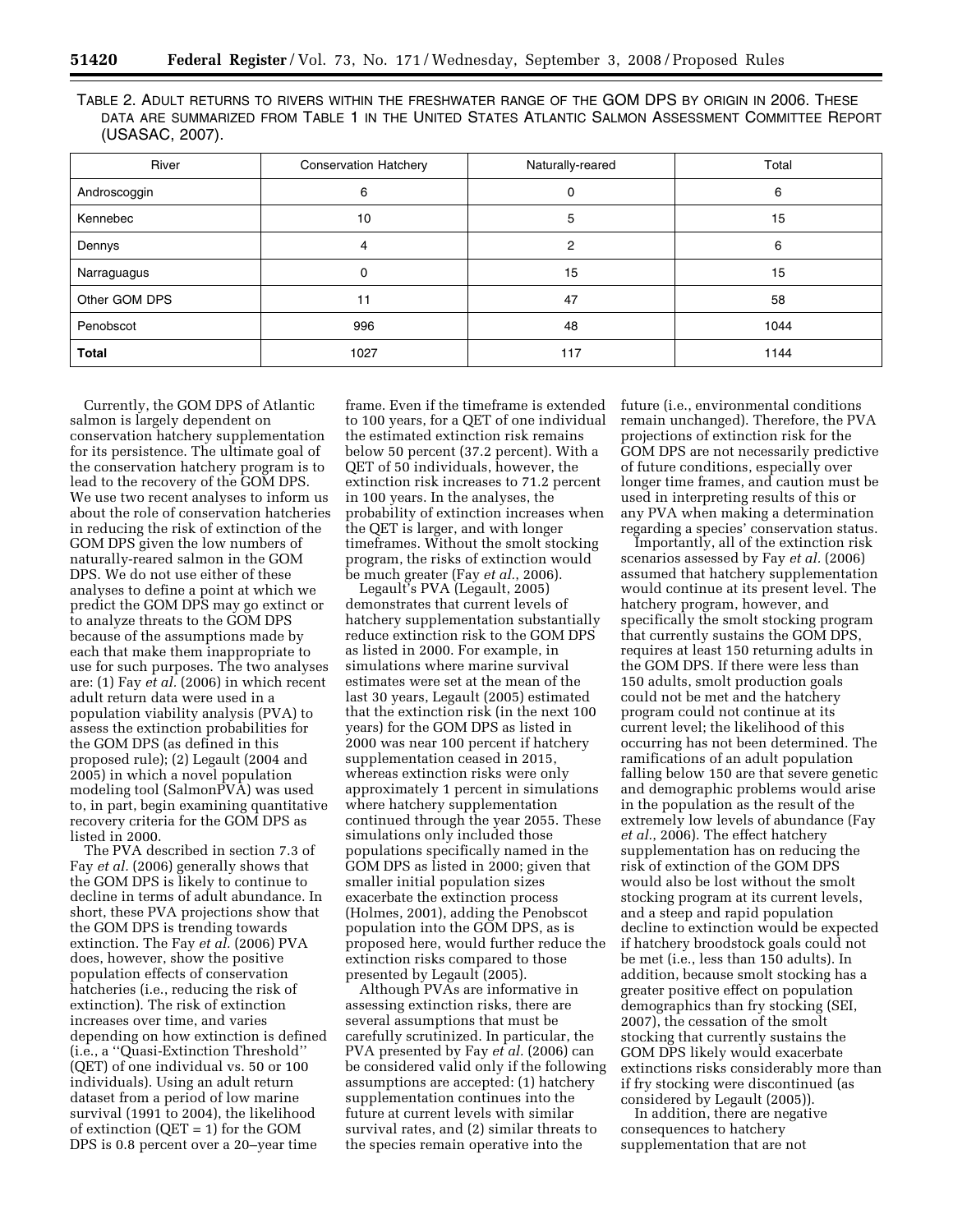incorporated into the PVA. Despite managers' best efforts, long-term artificial propagation and maintenance of a population in captivity may result in negative effects resulting from small population size, inbreeding, and domestication selection that may reduce the long-term viability of the population (see Artificial Propagation in Factor E of this **Federal Register** Notice). We recognize that such effects may be difficult to detect, yet they may be irreversible.

Additional risks of relying on hatchery supplementation that are not explicitly considered in either PVA are described below. The entire hatchery stock for the GOM DPS is maintained in two hatcheries, GLNFH and CBNFH. Although there are strict biosecurity protocols and broodstock management plans in place, there is the potential for a catastrophe to occur at either or both facilities (e.g., disease, loss of funding, loss of electricity), which could result in the loss of many individuals or potentially entire broodstock sources. In the event of such a catastrophe, there would still be two to three age classes at sea; however, it would be extremely difficult to rebuild the broodstock with the remaining small population and limited gene pool. Given the current dependence of the GOM DPS on hatchery supplementation, catastrophic loss of either or both hatchery stocks would cause a steep and rapid decline to extinction, potentially more severe than if broodstock goals cannot be met (as described above). Neither of the PVAs (Legault, 2005; nor Fay *et al.*, 2006) explicitly considered the risk of catastrophic loss of both conservation hatchery programs.

To summarize the information we have obtained from the PVAs (Legault, 2005; Fay *et al.*, 2006), the GOM DPS is trending toward extinction though conservation hatchery supplementation buffers the extinction risk. If the number of returning adults falls below 150, the current levels of conservation hatchery supplementation (smolt stocking, in particular) would be impossible to maintain, resulting in a rapid and steep decline to extinction. This scenario was not modeled in either PVA; therefore, we are not able to predict timeframes to how soon extinction might occur without hatchery supplementation.

To summarize the status of the GOM DPS, the total number of naturallyreared, spawning adult salmon continues to be extremely low (117 in 2006 data summarized from USASAC, 2007). In 2006 there were 1,027 smoltstocked adults in the GOM DPS (data summarized from USASAC (2007)). Hatchery supplementation reduces the

risk of extinction by increasing the number of juveniles in the GOM DPS, thereby maintaining low levels of spawning adults returning to the system. However, these programs have not yet been successful at recovering or maintaining wild, self-sustaining populations of Atlantic salmon as evidenced by the low numbers of naturally-reared adults in the GOM DPS. The majority of salmon within the freshwater range of the GOM DPS return to a single river system, the Penobscot; of these, approximately 90 percent were stocked as smolts.

## **Summary of Factors Affecting the GOM DPS**

Section 4 of the ESA (16 U.S.C. 1533) and implementing regulations at 50 CFR part 424 set forth procedures for adding species to the Federal List of Endangered and Threatened Species. Under section 4(a) of the Act, we must determine if a species is threatened or endangered because of any of the following five factors: (A) The present or threatened destruction, modification, or curtailment of its habitat or range; (B) overutilization for commercial, recreational, scientific, or educational purposes; (C) disease or predation; (D) the inadequacy of existing regulatory mechanisms; or (E) other natural or manmade factors affecting its continued existence.

We have described the effects of various factors leading to the decline of Atlantic salmon in previous listing determinations (60 FR 50530, September 29, 1995; 64 FR 62627, November 17, 1999; 65 FR 69459, November 17, 2000) and supporting documents (NMFS and USFWS, 1999; NMFS and USFWS, 2005). The reader is directed to section 8 of Fay *et al.*, (2006) for a more detailed discussion of the factors affecting the GOM DPS. In making this finding, information regarding the status of the GOM DPS of Atlantic salmon is considered in relation to the five factors provided in section 4(a)(1) of the ESA.

# *A. The Present or Threatened Destruction, Modification, or Curtailment of its Habitat or Range*

Changes to the GOM DPS's natural environment are ubiquitous. Both contemporary and historic land and water use practices such as damming of rivers, forestry, agriculture, urbanization, and water withdrawal have substantially altered Atlantic salmon habitat by: (1) eliminating and degrading spawning and rearing habitat, (2) reducing habitat complexity and connectivity, (3) degrading water quality, and (4) altering water

temperatures. These impacts and their effects on salmon are described in detail by Fay *et al.* (2006). Here we summarize the stressors that we believe are having the greatest impact on the GOM DPS.

Dams are among the leading causes of both historic declines and contemporary low abundance of the GOM DPS of Atlantic salmon. Dams directly limit access to otherwise suitable habitat. Prior to the construction of mainstem dams in the early 1800s, the upstream migrations of salmon extended well into headwaters of large and small rivers alike, unless a naturally impassable waterfall existed. For example, Atlantic salmon were found throughout the West Branch of the Penobscot River (roughly 350 km inland) and as far as Grand Falls (roughly 235 km inland) on the Dead River in the Kennebec Drainage (Foster and Atkins, 1867; Atkins, 1870). Today, however, upstream passage for salmon on the West Branch of the Penobscot is nonexistent and limited to trapping and trucking salmon above the first mainstem dam on the Kennebec. Dams also change hydraulic characteristics of rivers. These changes, combined with reduced, non-existent, or poor fish passage, influence fish community structure. Specifically, dams create slow-moving impoundments in formerly free-flowing reaches. Not only are these altered habitats less suitable for spawning and rearing of Atlantic salmon, they may also favor nonnative competitors such as smallmouth bass (*Micropterus dolomieu*) over native species such as brook trout (*Salvelinus fontinalis*) and American shad (*Alosa sapidissima*). Fish passage inefficiency also leads to direct mortality of Atlantic salmon. Upstream passage effectiveness for anadromous fish species never reaches 100 percent, and substantial mortality and migration delays occur during downstream passage events through screen impingement and turbine entrainment. The cumulative losses of smolts, in particular, incrementally diminish the productive capacity of freshwater rearing habitat above hydroelectric dams. Comprehensive discussions of the impacts of dams are presented in sections 8.1, 8.3, and 8.5.4 of Fay *et al.*  (2006) and NRC (2004).

As supported by the information in the Status Review, we find that the threat of dams and their inter-related effects on freshwater salmon habitat is one of the three (in addition to the inadequacy of existing regulatory mechanisms for dams (see discussion in Factor D below) and the low marine survival, (see discussion in Factor E below) most influential stressors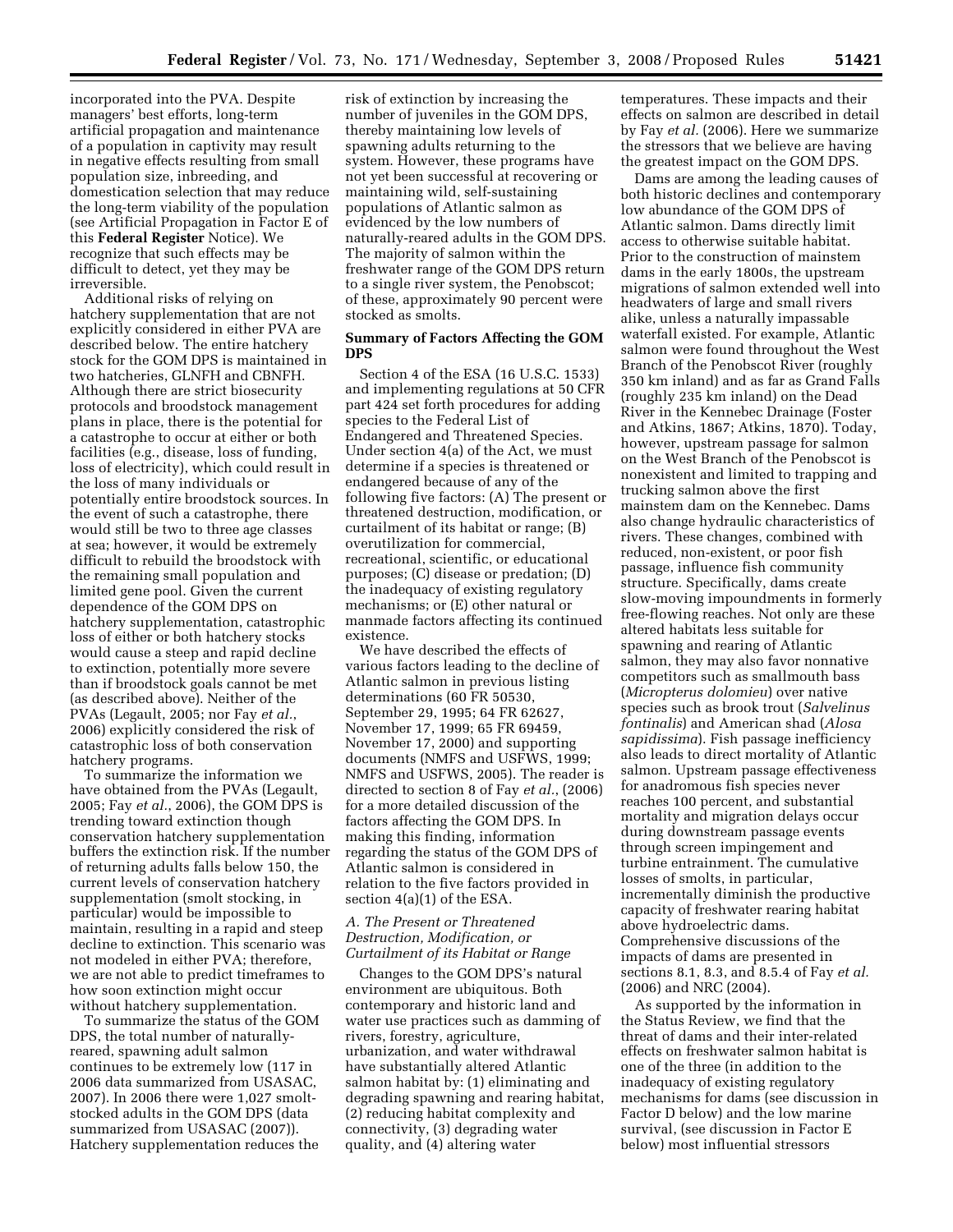negatively affecting the persistence of the GOM DPS.

Some forest, agricultural, and other land use practices have reduced habitat complexity within the range of the GOM DPS of Atlantic salmon. Large woody debris (LWD) and large boulders are currently lacking from many rivers because of historic practices. When present, LWD and large boulders create and maintain a diverse variety of habitat types. Large trees were harvested from riparian areas; this reduced the supply of LWD to channels. In addition, any LWD and large boulders that were in river channels were often removed in order to facilitate log drives. Historical forestry and agricultural practices were likely the cause of currently altered channel characteristics, such as widthto-depth ratios (i.e., channels are wider and shallower today than they were historically). Channels with large widthto-depth ratios tend to experience more rapid water temperature fluctuations, which is stressful for salmon, particularly in the summer when temperatures are warmer. Further discussions of the impacts of reduced habitat complexity are presented in section 8.1.2 of Fay *et al.* (2006). Within Factor A, we find that the threat to the persistence of the GOM DPS from reduced habitat complexity is secondary to the significant threat posed by dams.

Habitat connectivity has been reduced because of dams and poorly designed road crossings. Further discussions of the impacts of reduced habitat connectivity are presented in section 8.1.2 of Fay *et al.* (2006). As a highly migratory species, Atlantic salmon require a diverse array of wellconnected habitat types in order to complete their life history. Impediments to movement between habitat types can limit access to potential habitat and, therefore, directly reduce survival in freshwater. In some instances, barriers to migration may also impede recovery of other diadromous fishes as well. For example, alewives (*Alosa pseudoharengus*) require free access to lakes to complete their life history. To the extent that salmon require other native diadromous fishes to complete their life history (see ''Depleted Diadromous Communities'' in ''Factor E'' of this **Federal Register** notice), limited connectivity of freshwater habitat types may limit the abundance of salmon through diminished nutrient cycling, and a reduction in the availability of co-evolved diadromous fish species that provide an alternative prey source and serve as prey to GOM DPS Atlantic salmon. Restoration efforts in the Machias, East Machias and Narraguagus Rivers have improved

passage at road crossings by replacing poorly-sized and poorly-positioned culverts. However, many barriers of this type remain throughout the GOM DPS. Within Factor A, we find that the threat to the persistence of the GOM DPS from reduced habitat connectivity (resulting from causes other than dams) is secondary to the significant threat posed by dams.

A number of other human-caused perturbations continue to negatively modify Atlantic salmon habitat within the range of the GOM DPS. Water withdrawals that reduce water quality (e.g., temperature and dissolved oxygen) and in-stream flows to levels that cannot sustain Atlantic salmon populations have been documented in rivers within the range of the GOM DPS. Elevated sedimentation from forestry, agriculture, urbanization, and roads can reduce survival at several life stages, most importantly egg survival, as well as alter in-stream habitat and habitat use patterns by filling pools, and adversely affect aquatic invertebrate populations that are an important food source for salmon. Acid rain reduces pH in surface waters with low buffering capacity, and reduced pH impairs osmoregulatory abilities and seawater tolerance of Atlantic salmon smolts. A variety of pesticides, herbicides, trace elements, and other contaminants are found at varying levels throughout the range of the GOM DPS. These contaminants have been demonstrated to cause lethal and sub-lethal impacts, such as impaired olfactory capabilities, to salmon. Fay *et al.* (2006) provide a thorough discussion of these habitat alterations in sections 8.1.1 and 8.1.3. Within Factor A, we find that the threat to the persistence of the GOM DPS from poor water quality is secondary to the significant threat posed by dams.

The GOM DPS of Atlantic salmon is negatively affected by ongoing changes in its freshwater habitat as a result of land and water use practices as considered above in Factor A. Within Factor A, we find that dams and their inter-related effects are significant threats to the persistence of the GOM DPS; secondary threats to the persistence of the GOM DPS are stressors that reduce habitat connectivity (other than dams), reduce habitat complexity, and negatively affect water quality. We conclude that threats from dams, the inadequacy of existing regulatory mechanism for dams (described below in Factor D), and low marine survival (described below in Factor E), are the most influential stressors negatively affecting the persistence of the GOM DPS.

# *B. Overutilization for Commercial, Recreational, Scientific, or Educational Purposes*

The GOM DPS of Atlantic salmon has supported important tribal, recreational, and commercial fisheries. In the past, these fisheries have been conducted throughout nearly all of the GOM DPS's habitats, including in-river, estuarine, and off-shore (see section 8.2 of Fay *et al.* (2006) for additional information regarding Overutilization as it affects Atlantic salmon).

Atlantic salmon are an integral part of the history of Native American tribes in Maine, particularly the PIN. The species represents both an important resource for food, and perhaps more importantly, a cultural symbol of the deeply engrained connection between the PIN and the Penobscot River. In accordance with the Maine Indian Land Claims Settlement Act, the PIN retains the right of its members to harvest Atlantic salmon for subsistence and sustenance purposes, and to self-regulate that harvest. The PIN has harvested only two salmon under these provisions, and has voluntarily decided not to harvest any Atlantic salmon since 1988, because of the depleted status of the species.

Recreational fisheries for Atlantic salmon in Maine date back to the early to mid–1800s. Since 1880, over 25,000 Atlantic salmon have been landed in Maine rivers, roughly 14,000 in the Penobscot River alone (Baum, 1997). Historically, Atlantic salmon sport anglers practiced very little catch and release. Beginning in the 1980s as runs decreased, the Maine Atlantic Sea Run Salmon Commission imposed increasingly restrictive regulations on the recreational harvesting of Atlantic salmon in Maine. The allowable annual harvest per angler for these rivers was reduced from 10 salmon in the 1980s to 1 grilse in 1994. Angling was closed on the Pleasant River from 1986 to 1989. In 1990, a one year catch and release fishery was allowed on the Pleasant River. In 1995, regulations were promulgated for catch and release fishing for sea-run Atlantic salmon throughout the other Maine salmon rivers, closing the last remaining recreational harvest opportunities for sea run Atlantic salmon in the United States. In 2000, all directed recreational fisheries for sea run Atlantic salmon in Maine were closed until 2006 when a short, highly regulated, experimental catch and release fishery was opened on the Penobscot River below Veazie Dam. The 30–day angling season began on September 15, 2006, and resulted in one Atlantic salmon being caught and released on September 20, 2006. This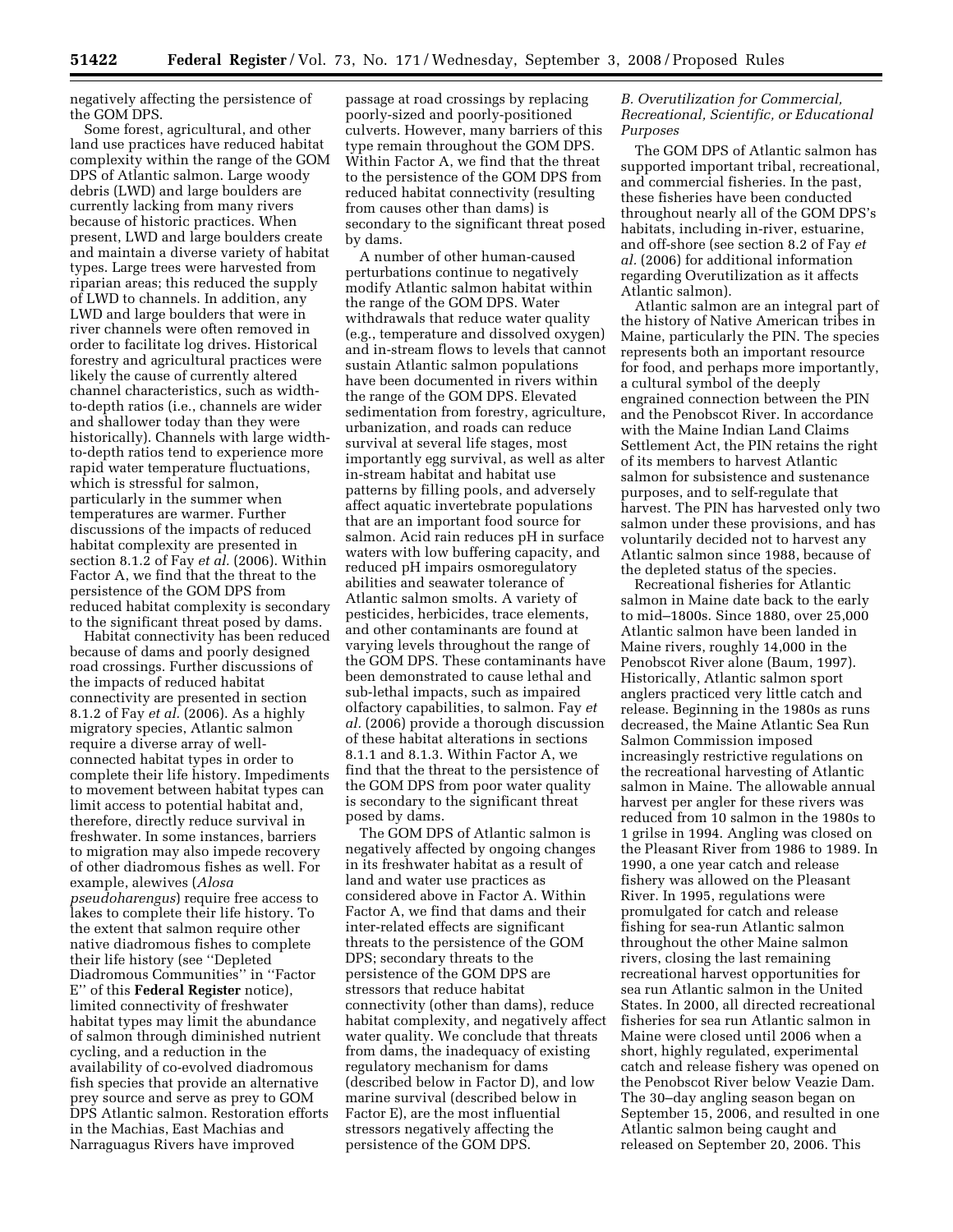fishery was opened again on September 15, 2007. In 2008, the Maine Atlantic Salmon Commission Board authorized a 30–day catch and release fishery for the spring of 2008. This fishery poses a risk to returning sea-run Atlantic salmon because it occurs at a time of year before broodstock have been collected, which is essential to maintain current levels of conservation hatchery supplementation, and would further risk the likelihood of achieving the scientifically sound and mutually-agreed goals set forth in the Broodstock Management Plan (P. Kurkul, NOAA, in litt. February 1, 2008).

Poaching and incidental capture remain concerns to the status of Atlantic salmon in Maine. Incidental capture of parr and smolts, primarily by trout anglers, and of adult salmon, primarily by striped bass anglers, has been documented. Targeted poaching for adult salmon occurs at low levels as well. Low returns of adult salmon to Maine rivers highlight the importance of continuing to reduce any source of mortality, particularly at later life stages.

Commercial fishing for Maine Atlantic salmon historically occurred in rivers, estuaries, and on the high seas. While most directed commercial fisheries for Atlantic salmon have ceased, the impacts from past fisheries are important in explaining the present low abundance of the GOM DPS. Also, the continuation of offshore fisheries for Atlantic salmon, albeit at reduced levels, influences the current status of the GOM DPS.

Nearshore fisheries for Atlantic salmon in Maine were quite common in the late 1800s. In 1888, roughly 90 metric tons (mt) of salmon were harvested in the Penobscot River alone. As stocks continued to decline through the early 1900s, the Maine Atlantic Sea Run Salmon Commission closed the nearshore commercial fishery for Atlantic salmon after the 1947 season when only 40 fish (0.2 mt) were caught. Directed fisheries for Atlantic salmon in U.S. territorial waters were further limited by regulations implementing the Atlantic salmon fishery management plan (FMP) in 1987 (NEFMC, 1987). These regulations prohibit possession of Atlantic salmon in the U.S. exclusive economic zone. While nearshore fisheries for Atlantic salmon have ceased, the impacts from past fisheries are important in explaining the present low abundance of the GOM DPS.

Directed fishing for other species has the potential to intercept salmon as bycatch. Beland (1984) reported that fewer than 100 salmon per year were caught incidental to other commercial fisheries in the coastal waters of Maine. Recent

investigations also suggest that by-catch of Atlantic salmon in herring fisheries is not a significant mortality source for U.S. stocks of salmon (ICES, 2004).

Offshore, directed fisheries for Atlantic salmon continue to affect the GOM DPS, though these fisheries have been substantially reduced in recent years. The combined harvest of 1SW Atlantic salmon of U.S. origin in the fisheries off West Greenland and Canada averaged 5,060 fish, and returns to U.S. rivers averaged 2,884 fish from 1968 to 1989 (ICES, 1993); we estimate that roughly 87 percent of all U.S. adult returns during the time period 1968 to 1989 originated from the GOM DPS, and thus roughly 2,519 of the 2,884 of the above returns were to the GOM DPS. ICES (1993) estimated that adult returns to U.S.rivers could have potentially been increased by 2.5 times in the absence of West Greenland and Labrador fisheries during that time period. The United States joined with other North Atlantic nations in 1982 to form the North Atlantic Salmon Conservation Organization (NASCO) for the purpose of managing salmon through a cooperative program of conservation, restoration, and enhancement of North Atlantic stocks. NASCO achieves its goals by managing the exploitation by member nations of Atlantic salmon that originated within the territory of other member nations. The United States' interest in NASCO stemmed from its desire to ensure that interception fisheries of U.S. origin fish did not compromise the long-term commitment by the states and Federal government to rehabilitate and restore New England Atlantic salmon stocks. Since the establishment of NASCO in 1982, commercial quotas for the West Greenland fishery have steadily declined, as has the abundance of most stocks that make up this mixed stock fishery (including the GOM DPS). Quotas have been restricted to an internal use fishery (i.e., no fish were sold internationally) in the following years: 1998–2000; 2003–2007; and provisionally for 2008.

In addition, a small commercial fishery occurs off St. Pierre et Miquelon, a French territory south of Newfoundland. Historically, the fishery was very limited (2 to 3 mt per year). There is great interest by the United States and Canada in sampling this catch to gain more information on stock composition. In recent years, there has been a reported small increase in the number of fishermen participating in this fishery. A small sampling program was initiated in 2003 to obtain biological data and samples from the catch. Genetic analysis on 134 samples

collected in 2004 indicated that all samples originated from North America, and approximately 1.9 percent were of U.S. origin. The 90–percent confidence interval around this estimate was 0–77 U.S.-origin salmon (ICES, 2006), and since roughly 87 percent of all U.S. returns originated from the GOM DPS in 2004 (USASAC, 2005), we estimate that up to 67 fish harvested in this fishery originated from the GOM DPS. Efforts to continue and increase the scope of this sampling program are ongoing through NASCO. These data are essential to understanding the impact of this fishery on the GOM DPS.

A multi-year conservation agreement was established in 2002 between the North Atlantic Salmon Fund and the Organization of Hunters and Fishermen in Greenland, effectively buying out the commercial fishery for Atlantic salmon for a 5–year period. The internal-use fishery is not included in the agreement. From 2002 to 2005, the internal-use fishery harvested between 19 and 25 mt (reported and unreported catch) annually. Genetic analysis performed on samples obtained from the 2002 to 2004 fisheries estimated the North American contribution at 64–73 percent, with the United States contributing between 0.1 and 0.8 percent of the total. The 90 percent confidence interval for the U.S. estimates are 0 to 141 salmon in 2002, 5 to 132 salmon in 2003, and 0 to 64 salmon in 2004 (ICES, 2006). In June 2007, the agreement was extended and revised to cover the 2007 fishing season. The agreement may continue to be extended on an annual basis through 2013.

Overutilization for recreational and commercial purposes was a factor that contributed to the historic declines of the GOM DPS. The current low numbers of adult salmon in the GOM DPS magnify the negative population effects caused by any take that occurs through commercial, recreational, scientific or educational purposes; however, we find the threats from overutilization (Factor B) to the persistence of the GOM DPS are secondary to threats identified above in Factors A (dams), and below in D (inadequacy of existing regulatory mechanisms for dams) and E (low marine survival).

## *C. Disease or Predation*

Fish diseases have always represented a source of mortality to Atlantic salmon in the wild (for a more thorough discussion see section 8.3.2 of Fay *et al.*  (2006)). Atlantic salmon are susceptible to numerous bacterial, viral, and fungal diseases. Bacterial diseases common to New England waters include Bacterial Kidney Disease (BKD), Enteric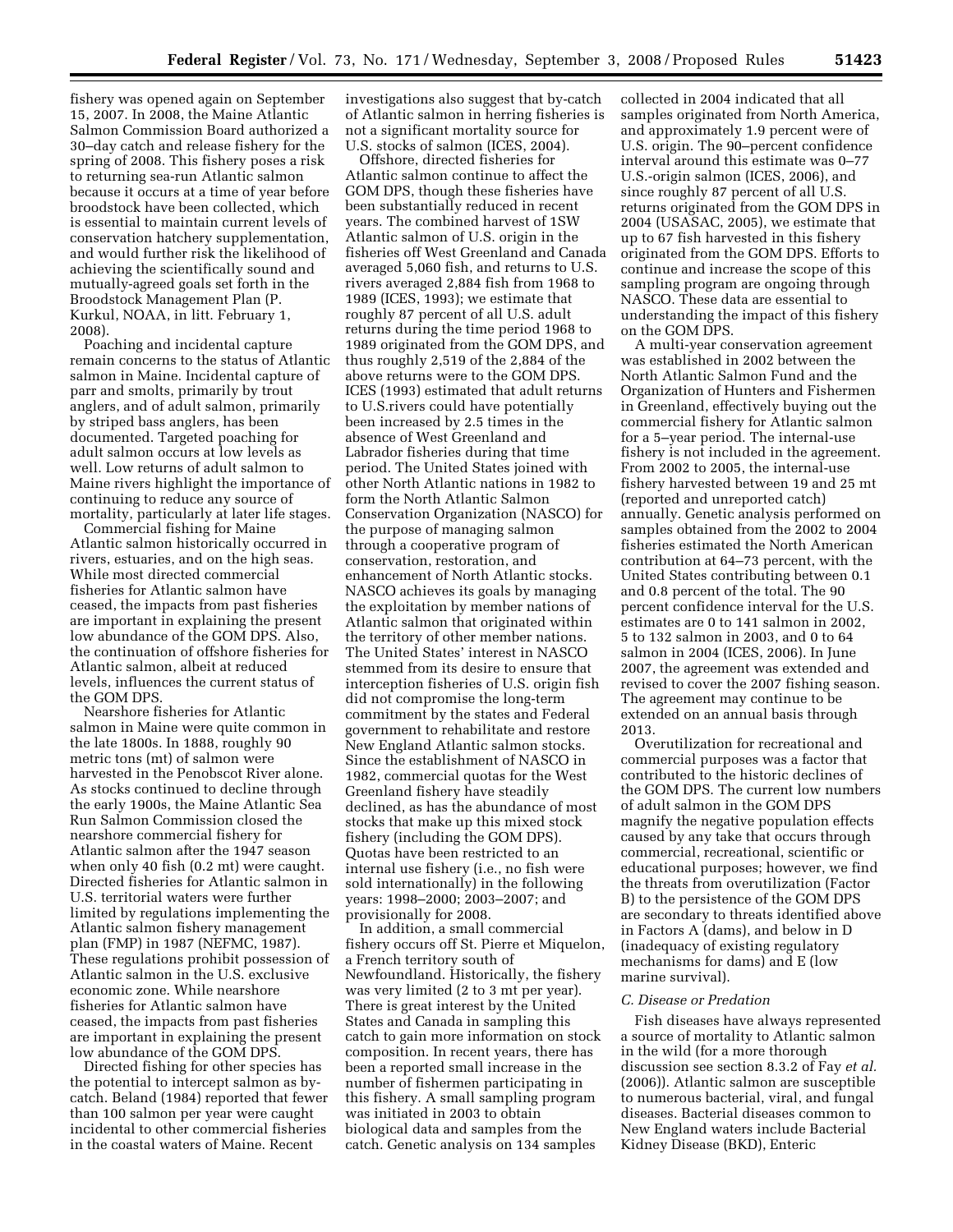Redmouth Disease (ERM), Cold Water Disease (CWD), and Vibriosis (Mills, 1971; Gaston, 1988; Olafsen and Roberts, 1993; Egusa, 1992). To reduce the likelihood of disease outbreaks or epizootic events, cultured salmon used for aquaculture purposes routinely receive vaccinations for these pathogens prior to stocking into marine sites. Fungal diseases such as Furunculosis can affect all life stages of salmon in both fresh and salt water, and the causative agent (Saprolignia spp.) is ubiquitous to most water bodies. The risk of an epizootic occurring during fish culture operations is greater because of the increased numbers of host animals reared at much higher densities than would be found in the wild. In addition, stressors associated with intensive fish culture operations (i.e., handling, stocking, tagging, and sea-lice loads) may increase susceptibility to infections. Disease from fish culture operations may be spread to wild salmon directly through effluent discharge or indirectly from either escapes of cultured salmon, or through smolts and returning adults passing through embayments where pathogen loads are increased to a level such that infection occurs and diseases may be transferred.

A number of viral diseases that could affect wild populations have occurred during the culture of Atlantic salmon, such as Infectious Pancreatic Necrosis, Salmon Swimbladder Sarcoma Virus, Infectious Salmon Anemia (ISA), and Salmon Papilloma (Olafsen and Roberts, 1993). In 2007, the Infectious Pancreatic Necrosis virus was isolated in sea run fish in the Connecticut River program. It is most likely these fish contracted the disease during their time at sea and it was detected in the hatchery due to the rigorous fish health monitoring and assessment protocols. ISA is of particular concern for the GOM DPS because of the nature of the pathogen and the high mortality rates associated with the disease. Most notably, a 2001 outbreak of ISA in Cobscook Bay led to an emergency depopulation of all commercially cultured salmon in the bay. In addition to complete depopulation of all cultured salmon, the MDMR ordered all cages be thoroughly cleaned and disinfected, all sites be fallowed for 3 months, and subsequent re-stocking of cages occur at lower densities with only a single year class. These measures were initially successful; however, subsequent testing for ISA has revealed additional detections of the virus in Cobscook Bay (Maine) sites in 2003, 2004, 2005, and 2006.

Disease(s) can have devastating population-wide effects when they occur; we find that the threat from disease (within Factor C) to the persistence of the GOM DPS is secondary to threats identified in above in Factors A (dams) and below in D (inadequacy of existing regulatory mechanisms for dams), and E (low marine survival).

Predation is a natural and necessary process in properly functioning aquatic ecosystems (for a comprehensive discussion see section 8.3.1 of Fay *et al.*  (2006)). Atlantic salmon have evolved a suite of strategies that allow them to coexist with the numerous predators they encounter throughout their life cycle. However, natural predator-prey relationships in aquatic ecosystems in Maine have been substantially altered through the spread of nonnative fish species (e.g., smallmouth bass), habitat alterations (e.g., river channel simplification and dams), and the decline of other diadromous species that would otherwise serve as an alternative prey source for fish that feed on Atlantic salmon smolts and adults.

The threat of predation on the GOM DPS of Atlantic salmon is important because of the imbalance between the very low numbers of adults returning to spawn and the recent increase in population levels of some native predators such as double-crested cormorants, striped bass, and several species of seals as well as non-native predators, such as smallmouth bass; we find that the threat from predation (within Factor C) to the persistence of the GOM DPS is secondary to threats identified above in Factors A (dams) and below in D (inadequacy of existing regulatory mechanisms for dams), and E (low marine survival).

# *D. Inadequacy of Existing Regulatory Mechanisms*

A variety of state and Federal statutes and regulations directly or indirectly address potential threats to Atlantic salmon and their habitat. These laws are complemented by international actions under NASCO and many interagency agreements and state-Federal cooperative efforts specifically designed to protect Atlantic salmon. Implementation and enforcement of these laws and regulations could be strengthened to further protect Atlantic salmon. State and Federal agencies have established coordination mechanisms and joined with private industries and landowners in partnerships for the protection of Atlantic salmon. These partnerships will be critical to the recovery of the species. However, there are still major threats to the GOM DPS

for which current regulatory mechanisms remain inadequate, such as dams, water withdrawals, and degraded water quality. For further discussion of these regulatory mechanisms, see section 8.4 of Fay *et al.* (2006).

#### Dams

Atlantic salmon require a diverse array of well connected habitat types in order to complete their life history. Present conditions within the range of the GOM DPS only allow salmon to access a fraction of river miles that were historically accessible. Even where salmon can presently access suitable habitat, they must often pass several dams to reach their natal spawning habitat.

Most hydroelectric dams in the large watersheds of the GOM DPS (Penobscot, Kennebec, and Androscoggin) are licensed by the Federal Energy Regulatory Commission (FERC) under the Federal Power Act (FPA). Currently, within the historic range of Atlantic salmon in the GOM DPS there are 19 hydroelectric dams in the Androscoggin watershed, 18 in the Kennebec watershed, and 23 in the Penobscot watershed. Although Section 18 of the FPA authorizes the Services to prescribe upstream and downstream fishways, 16 hydroelectric dams within the range of the GOM DPS in the Androscoggin watershed are impassible due to the lack of fishways, along with 15 dams in the Kennebec, and 12 dams in the Penobscot. Presently, 15 dams in the Androscoggin, 7 dams in the Kennebec, and 9 dams in the Penobscot are FERClicensed without any prescribed fish passage requirements. In these cases, reservations of FPA section 18 authority are often in place that could allow fishways to be prescribed by the Services. However, a substantial amount of mortality and passage inefficiency would still occur even with fishways, given that fish passage facilities are never 100 percent efficient. In addition, implementing any new fishway prescriptions could take several years because the FERC rehearing process must first run its course.

Furthermore, fish passage is not the only threat to salmon caused by hydroelectric dams. The effects of habitat degradation and the altered environmental features that favor nonnative species pose an equal or even greater impediment to Atlantic salmon recovery via reduction in production capacity of freshwater rearing areas above dams. Sections 10(a) and 10(j) of the FPA could be used by the Services to recommend measures to minimize these effects, but these mechanisms are largely discretionary and often not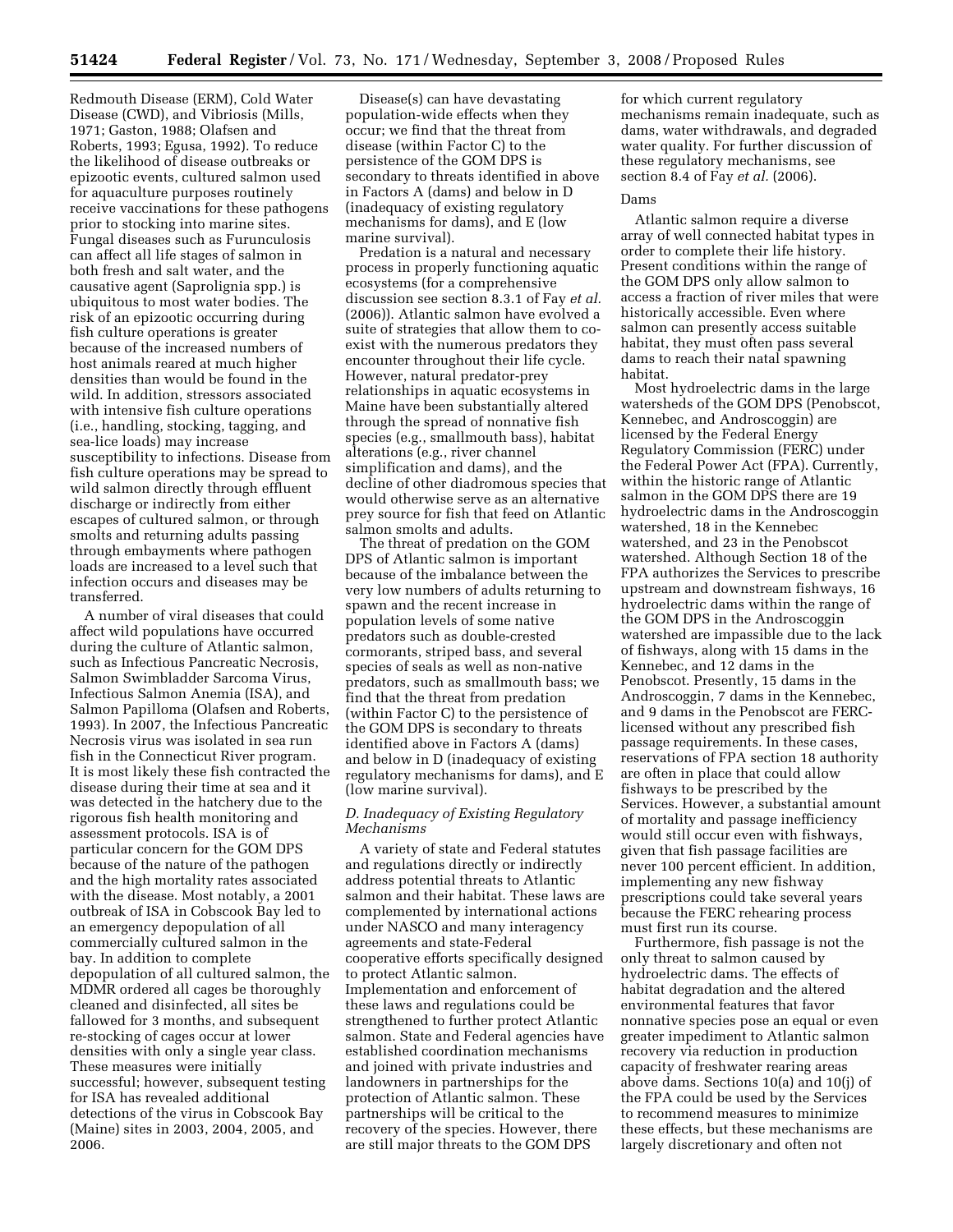required by the FERC (Black *et al.*, 1998). Section 4(e) of the FPA requires FERC to give equal consideration to developmental and nondevelopmental values on Federal reservations. In other parts of the country, section 4(e) is often used by the Services to recommend fisheries enhancements; however, Federal lands where Section 4(e) could be applied are rare in Maine.

For a hydropower project to be relicensed by the FERC, the State of Maine must first certify that continued operation of the project will comply with Maine's water quality standards pursuant to Section 401 of the Clean Water Act. The Maine Department of Environmental Protection (MDEP) is the certifying agency for all hydropower project licensing and relicensings in the State of Maine, except for projects in unorganized territories subject to permitting by the Land Use Regulation Commission (LURC). Through the water quality certification process, the MDEP can require fish passage and habitat enhancements at FERC licensed hydroelectric projects.

The vast majority of dams within the range of the GOM DPS do not require either a FERC license or MDEP water quality certificate. These nonjurisdictional dams are typically small, non-generating dams that were historically used for a variety of purposes, including flood control, storage, and process water (for industries such as blueberry harvesting). Practically all of these dams within the range of the GOM DPS do not have fish passage facilities and impact historical Atlantic salmon habitat. Many of these non-jurisdictional dams are no longer used for their intended purposes; however, many smaller dams maintain water levels in lakes and ponds. Although the MDEP can be petitioned by the public to set minimum flows and water levels at these dams, the MDEP has no direct statutory authority under Maine law to require fisheries related enhancements without public request or petition. Removal of non-hydropower generating dams in Maine may require a permit under the Maine Natural Resources Protection Act or the Maine Waterway Development and Conservation Act. Owners of nonhydroelectric dams can petition the MDEP to be released from ownership; however, the MDEP does not have the authority to require dam removal without the consent of the owner.

We find that the threat from the inadequacy of existing regulatory mechanisms for dams is one of the three most influential stressors, in addition to threats from dams on freshwater salmon habitat (see discussion in Factor A

above) and low marine survival (see discussion in Factor E below), negatively affecting the persistence of the GOM DPS.

# Water Withdrawals

Maine has made substantial progress in regulating water withdrawal for agricultural use. Requests for water withdrawals for irrigation in unorganized towns in Maine require approval from the LURC. In approving any request for water withdrawals, the LURC must ensure that the action does not cause a surface water body to be unsuitable for the existing and designated uses of the water body or otherwise result in a violation of state or Federal water quality laws. The State of Maine recently approved a new rule (Chapter 587) that establishes river and stream flows and lake and pond water levels to protect natural aquatic life and other designated uses in Maine's waters. These rules were passed in response to Maine statutory requirements of Title 38, sections 470–E and 470–H, to ''establish water use standards for maintaining in-stream flows and GPA (Great Pond Class A) lake or pond water levels that are protective of aquatic life and other uses and that establish criteria for designating watersheds most at risk from cumulative water use.'' The new standards are based on natural variation of flows and water levels, but allow variances if use will still be protective of applicable state and Federal water quality classifications. In addition, in 2002 the State of Maine enacted legislation (LD 1488), referred to as the Sustainable Water Use Policy, that requires the MDEP to work with state, regional, and local agencies to develop water use policies that protect the environment from excessive drawdown of water sources, including rivers, lakes, streams, and ground water, during low flow periods, and requires major water users to report any use that is above threshold levels. The Commissioner of the MDEP is then required to submit a summary report on major water uses to the legislature on an annual basis. It is unclear how many, if any, municipalities have developed their own water use policies and while these policies consider general effects on the environment; no special consideration is required for the protection of Atlantic salmon or its habitat.

We find the threat from the inadequacy of existing regulatory mechanisms for water withdrawals to the persistence of the GOM DPS to be secondary to the significant threat posed by dams (within Factor A above), the inadequacy of existing regulatory mechanisms for dams (within Factor D

below), and low marine survival (within Factor E below).

#### Water Quality

The MDEP issues National Pollutant Discharge Elimination System (NPDES) permits for point source discharges from freshwater hatcheries, municipal facilities, and other industrial facilities. Currently, we review and comment only on NPDES permits issued to facilities that discharge within the range of the GOM DPS as listed in 2000 (i.e., excluding the upper Penobscot, upper Kennebec, and Androscoggin). Therefore, MDEP could potentially be permitting discharges that do not minimize adverse effects on salmon populations in the larger rivers in Maine (e.g., Penobscot). There is currently no mechanism that would require MDEP to seek the Services' review and comments on NPDES permits issued for river systems where populations of Atlantic salmon are not currently listed under the ESA. An overboard discharge (OBD) is the discharge of wastewater from residential, commercial, and publicly owned facilities to Maine's streams, rivers lakes, and the ocean. OBDs will continue to contribute to poor water quality throughout the State until the regulatory phase-out is complete. The regulatory framework for the phase-out of OBDs includes: the OBD Grant Removal Program that awards partial or full funding to facilities to purchase an OBD replacement system, with priority given to those OBDs that occur in high value shellfish areas; a prohibition on licensure for new OBDs unless the discharges were in continuous existence 12 months preceding June 1, 1987; a requirement that the buyers of properties served by OBDs obtain a qualified evaluation of whether the OBD can be replaced with a non-discharging alternative system prior to the sale of the property; and the requirement of proof, prior to license renewal, that the OBD owner had an evaluation completed to determine whether a technologically feasible replacement exists for an existing OBD system.

The NMFS Habitat Conservation Division has the opportunity to comment on draft NPDES permits with respect to potential effects on Essential Fish Habitat (EFH) under the provisions of the Magnuson-Stevens Fishery Conservation and Management Act. Because MDEP is not required to submit draft NPDES permits to NMFS' Habitat Conservation Division before issuing the final permit, however NMFS' Habitat Conservation Division does not consistently review and comment on NPDES permits and potential effects on Atlantic salmon EFH.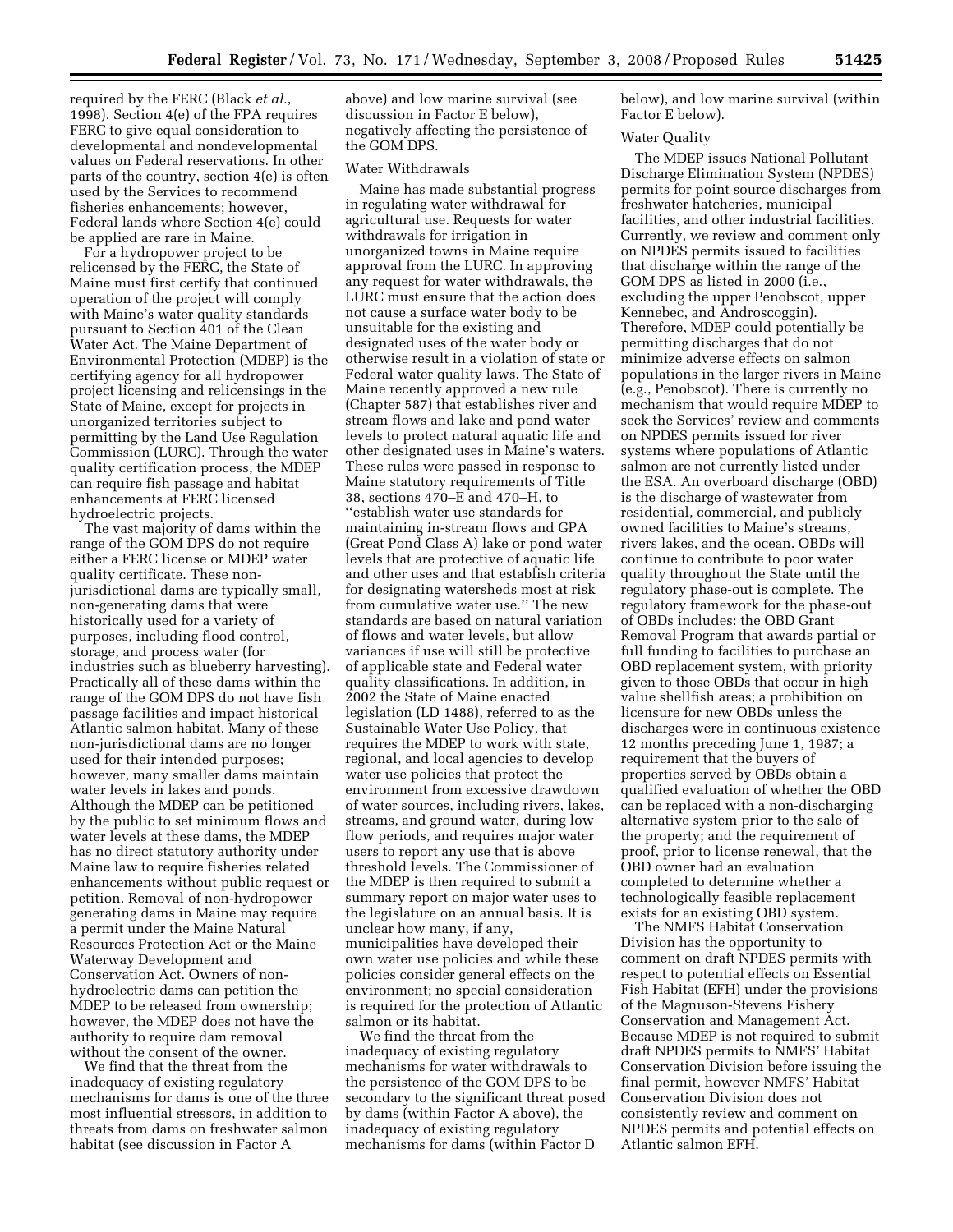We find the threat from the inadequacy of existing regulatory mechanisms for water quality to the persistence of the GOM DPS to be secondary to the significant threat posed by dams (within Factor A above), the inadequacy of existing regulatory mechanisms for dams (within Factor D), and low marine survival (within Factor E below).

In summary, our review of state and national regulatory mechanisms under Factor D demonstrates that although regulatory mechanisms are in place that should address direct and incidental take of Atlantic salmon and conserve salmon habitat, these regulatory mechanisms are insufficient or are not being implemented effectively to address the needs of salmon. We find that the threat from the inadequacy of existing regulatory mechanisms for dams is one of the three most significant stressors negatively affecting the persistence of the GOM DPS (in addition to the threat from dams on freshwater salmon habitat (within Factor A) and low marine survival (within Factor E below). The threat to the persistence of the GOM DPS as a result of the inadequacy of regulatory mechanisms to address direct and incidental take of salmon, water withdrawals and water quality is secondary to threats from dams (within Factor A above), the inadequacy of existing regulatory mechanisms for dams (within Factor D), and low marine survival (within Factor E below).

## *E. Other Natural or Manmade Factors Affecting its Continued Existence*

## Artificial Propagation

Hatchery supplementation through captive propagation and maintenance of broodstocks can have positive and negative effects on the recovery and conservation of naturally spawning salmonid populations (see section 8.5.1 of Fay *et al.* (2006) for a more comprehensive discussion). We assessed the effect of the conservation hatchery programs in terms of the positive or negative contribution of the program to recovery and conservation of naturally spawning Atlantic salmon in the GOM DPS. From the following assessment, we were able to determine how the current conservation hatchery program may influence the extinction risk projections of the PVA. Below we describe several ways in which hatchery supplementation reduces the risk of extinction of the GOM DPS and also note several potential risks of reliance on the conservation hatcheries.

The USFWS operates two hatcheries in support of Atlantic salmon recovery

efforts in Maine. Together, GLNFH and CBNFH raise and stock over 600,000 smolts and 3.5 million fry annually. The primary focus of the conservation hatchery program for Atlantic salmon in the GOM DPS is to conserve the genetic legacy of Atlantic salmon in Maine until habitats can support natural, selfsustaining populations (Bartron *et al.*, 2006). As such, a great deal of consideration is given to broodstock collection, spawning protocols, genetic screening for aquaculture escapees, and other considerations as outlined by Bartron *et al.* (2006). The current program started in 1992, when a riverspecific broodstock and stocking program was implemented for rivers in Maine (Bartron *et al.*, 2006). This strategy complies with NASCO guidelines for stock rebuilding (USASAC, 2005). The stocking program was initiated for two reasons: (1) Runs were declining in every river in Maine, and numerous studies indicated that restocking efforts are more successful when the donor population comes from the river to be stocked (Moring *et al.*, 1995); and (2) The numbers of returning adult Atlantic salmon to the rivers were very low, and artificial propagation had the potential to increase the number of juvenile fish in the river through fry and other early life stage stocking. Current practices of fry, parr, and smolt stocking as well as recovery of parr for hatchery rearing ensure that river-specific brood stock is available for future production.

Atlantic salmon from the Narraguagus, Pleasant, Sheepscot, Machias, East Machias, and Dennys populations are maintained at CBNFH (Bartron *et al.*, 2006) in East Orland, Maine. Additionally, adult Atlantic salmon are trapped at the Veazie Dam on the Penobscot River, transferred to CBNFH, and held until spawning in the fall of each year. Adult Atlantic salmon (with the exception of the Penobscot River) are maintained in one of six riverspecific broodstock rooms. Within each broodstock room, adults are maintained separately by capture year. Capture year is defined as the year parr were collected from a river. Each capture year may represent one to two year classes. In addition, fully captive lines, or ''pedigree lines,'' can be and are implemented when the recovery of parr from the river environment is expected to be low to ensure future spawning stock is available (Bartron *et al.*, 2006). Pedigree lines are established at the time of stocking, where a proportional representation of each family from a particular river-specific broodstock is retained in the hatchery while the rest of the fry are stocked into the river. If

parr are recovered from the fry stocking for the pedigree lines, individuals are screened to determine origin and familial representation and are integrated into the pedigree line to maintain some component of natural selection.

The goals of the captive propagation program include maintenance of the unique genetic characteristics of each river-specific broodstock and maintenance of genetic diversity within each broodstock (Bartron *et al.*, 2006). Evaluation of estimates of genetic diversity within captive populations, such as average heterozygosity, relatedness, and allelic diversity and frequency are monitored within the hatchery broodstocks according to the CBNFH Broodstock Management Plan (Bartron *et al.*, 2006).

In summary, hatchery supplementation positively influences extinction risk projections (i.e., reduces the chances of extinction) for the GOM DPS through the following mechanisms:

1. A rigorous genetic screening program reduces the risks of outbreeding depression that may otherwise result from aquaculture escapees or their progeny being integrated into the genome of the GOM DPS;

2. The effective use of spawning protocols preserves genetic variation inherent in each of the genetically unique river populations maintained at CBNFH, ensures the long-term maintenance of genetic variation, and minimizes the potential for inbreeding or domestication selection and associated reductions in fitness in the wild;

3. The use of captive broodstock from seven separate populations reduces the risks of random environmental and demographic events;

4. The use of pedigree lines for those populations most at risk reduces the chance of catastrophic loss of an entire population;

5. Stocking of juveniles into rivers significantly reduces the risks of catastrophic loss at CBNFH. That is, if a catastrophic loss of one or more captive broodstock lines occurred at CBNFH, a component of the genetic variability lost could be recovered by collecting parr for broodstock;

6. Stocking of large numbers of smolts (Penobscot and Narraguagus) enhances adult returns, thus reducing demographic risks;

7. Stocking large numbers of smolts (Penobscot and Narraguagus) reduces the risks of catastrophic loss because at least one cohort is always at sea and could be collected as broodstock in case of a catastrophic event in freshwater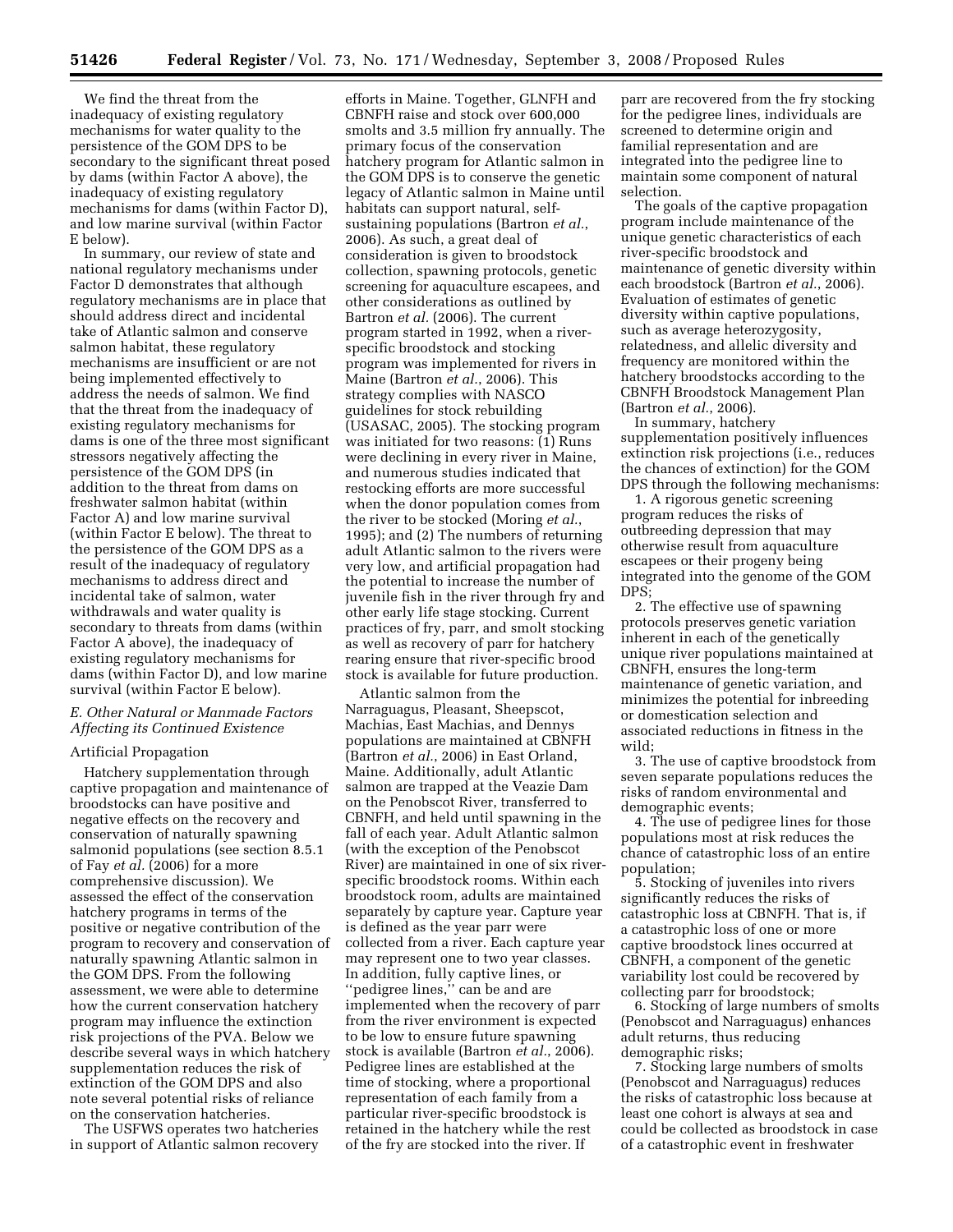(e.g., a large contaminant spill) or in a hatchery (e.g., disease outbreak).

In evaluating the overall effect of hatchery supplementation to the extinction risk analysis presented by Fay *et al.* (2006), the potential negative effects of hatchery supplementation must also be carefully considered. The potential negative effects of hatchery supplementation include competition, artificial selection, inbreeding depression, and outbreeding depression.

Competition between hatchery-reared and wild Atlantic salmon is not well researched. Competition could occur between wild and hatchery juveniles (i.e., competition for food and space) or between wild and hatchery adults (i.e., competition for redd sites). To minimize competitive interactions that may occur between juveniles, fry are stocked at least 50 m from any known redd. At this time, competition for redd sites between wild and hatchery-reared salmon appears to be minimal, because there are substantial amounts of accessible yet unused spawning habitat throughout the range of the GOM DPS given the low abundance of returning adults in the GOM DPS.

Over the long term, artificial selection for the hatchery environment is considered a threat to survival. As pedigree lines become established, natural selection from fry to parr stage may no longer be incorporated into the life cycle if parr are not recovered in numbers sufficient for broodstock and spawning requirements. Over time, this process could result in a population that is well adapted to the artificial environment and poorly adapted to the natural environment; this form of artificial selection is widely know as domestication selection (Hey *et al.*, 2005).

Both inbreeding depression and outbreeding depression are widely accepted as potential risks in artificial propagation programs. As population sizes decrease, and the potential for mating related individuals increase, the threat of inbreeding in a population also increases. Inbreeding may also decrease overall fitness of a population (Spielman *et al.*, 2004; Lynch and O'Hely, 2001), reducing the long-term population viability and therefore inhibiting the success of restoration and recovery efforts. Of similar concern is the threat of outbreeding depression, and decreased fitness resulting from the mating of individuals from significantly genetically different populations.

Although actions are implemented to minimize these risks (see Bartron *et al.*, 2006), many risks cannot be fully removed from the captive propagation program, including potential risks that

are currently unknown or cannot be managed against.

The conservation hatchery program for the GOM DPS Atlantic salmon in Maine is currently limited by capacity at CBNFH and GLNFH. Incorporating river-specific broodstocks for additional populations is currently limited by space and biosecurity constraints. Location of the six currently maintained river-specific broodstocks at a single facility (CBNFH) is thus considered a risk due to the possibility of a catastrophic event (such as disease, loss of electricity, or loss of funding for hatcheries), which could result in the loss of one or all of the river-specific broodstocks.

The positive and negative effects of hatchery supplementation have been reviewed by the National Research Council (NRC, 2004), Fay *et al.* (2006), and the Sustainable Ecosystems Institute (SEI, 2007). The review by SEI in 2007 was rigorous, specifically focusing on current hatchery operations, protocols, and practices and whether these practices are being implemented in the most scientifically sound manner to support recovery of Atlantic salmon in the GOM DPS. The overall recommendation from SEI with respect to the current river-specific program was that the river-specific integrity of the existing salmon populations should be retained, and there is no reason to depart from the river-specific nature of recovery and enhancement strategies without further extensive research on the fitness consequences of any potential alternative (SEI, 2007). While SEI was supportive overall of the current river-specific genetic maintenance program, it questioned the role the hatcheries play in increasing self-sustaining populations in the wild, and thus the contribution of the program to the recovery of the GOM DPS of Atlantic salmon. In short, SEI concluded that insufficient information is available to conclude whether supplementation significantly contributes to recovery objectives, aside from preservation of genetic diversity.

After considering both the positive and negative effects of hatchery supplementation, we conclude that the overall effect of the hatchery programs designed to conserve the genetic legacy of Atlantic salmon in Maine and lead to recovery is to reduce the extinction risk of the GOM DPS. Currently the GOM DPS is largely sustained by artificial propagation, therefore, artificial propagation through conservation hatcheries is essential for the persistence of the GOM DPS despite the risks from artificial propagation. The risks of competition between hatcheryreared and naturally-reared salmon appear to be minimal at this time, as do the risks of domestication selection, inbreeding depression, and outbreeding depression (Fay *et al.*, 2006), although the historical loss of diversity cannot be dismissed (Lage and Kornfield, 2006). Further, we consider the hatcherydependent populations that are maintained at CBNFH and GLNFH essential for recovery of the GOM DPS because the hatchery populations contain a high proportion of the genetic diversity remaining in the GOM DPS.

However, we believe the current conservation hatchery program must be improved to further recovery of the GOM DPS. We recognize that SEI (2007) questioned the role the hatcheries play in increasing self-sustaining populations in the wild, and thus the contribution of the program to the recovery of the GOM DPS. In particular, the program should be expanded to include more assessment and evaluation of hatchery fish in the wild to understand how hatchery-origin fish can effectively contribute to increasing wild populations. Hatchery supplementation of the GOM DPS is currently important in maintaining genetic diversity levels. However, even with hatchery supplementation, the GOM DPS remains at extremely low levels (less than 150 naturally-reared spawning adults in the GOM DPS in 2006).

#### Aquaculture

Atlantic salmon that escape from farms and commercial hatcheries pose a threat to native Atlantic salmon populations (Naylor *et al.*, 2005) because captive-reared fish are selectively bred to promote behavioral and physiological attributes desirable in captivity (Hindar *et al.*, 1991; Utter *et al.*, 1993; Hard *et al.*, 2000); for further discussion of the threat of aquaculture see section 8.5.2 in Fay *et al.* (2006)). Experimental tests of genetic divergence between farmed and wild salmon indicate that farming generates rapid genetic change as a result of both intentional and unintentional selection in culture and that those changes alter important fitness-related traits (McGinnity *et al.*, 1997; Gross, 1998). Consequently, aquaculture fish are often less fit in the wild than naturally produced salmon (Fleming *et al.*, 2000). Annual invasions of escaped adult aquaculture salmon have the potential to disrupt local adaptations and reduce genetic diversity of wild populations (Fleming *et al.*, 2000). Bursts of immigration also disrupt genetic differentiation among wild Atlantic salmon stocks, especially when wild populations are small (Mork, 1991).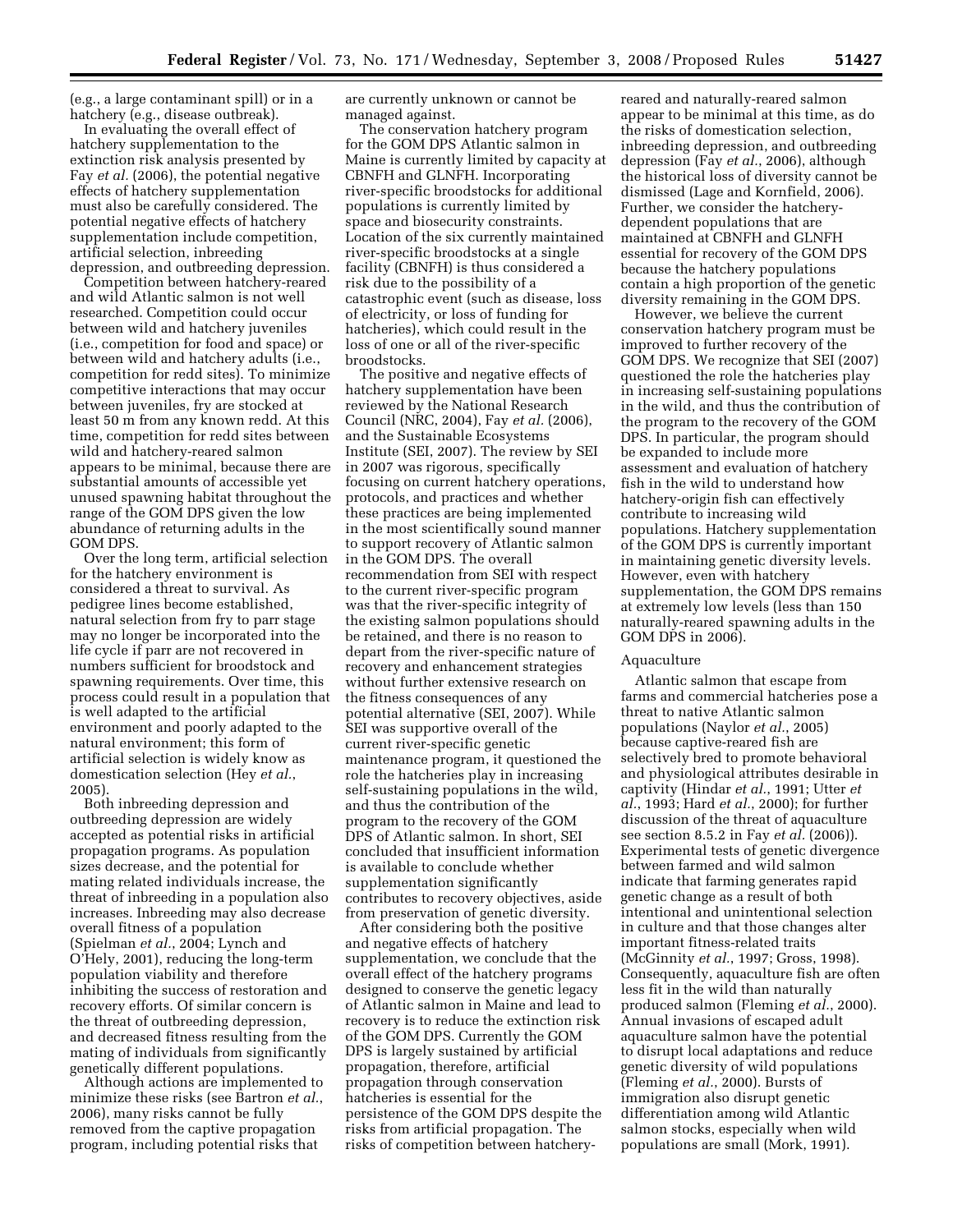Natural selection may be able to purge wild populations of maladaptive traits but may be less able to if the intrusions occur year after year. Under this scenario, population fitness is likely to decrease as the selection from the artificial culture operation overrides wild selection (Hindar *et al.*, 1991; Fleming and Einum, 1997), a process called outbreeding depression. The threat of outbreeding depression is likely to be greater in North America where aquaculture salmon have been based, in part, on European Landcatch strain. To minimize these risks, the use of non-North American strains of salmon has been phased out in the United States.

In addition to genetic effects, escaped farmed salmon can disrupt redds of wild salmon, compete with wild salmon for food and habitat, transfer disease or parasites to wild salmon, and degrade benthic habitat (Windsor and Hutchinson, 1990; Saunders, 1991; Youngson *et al.*, 1993; Webb *et al.*, 1993; Clifford *et al.*, 1997). Farmed salmon have been documented to spawn successfully, but not always at the same time as wild salmon (Lura and Saegrov, 1991; Jonsson *et al.*, 1991; Webb *et al.*, 1991; Fleming *et al.*, 1996). Late spawning aquaculture fish could limit wild spawning success through redd superimposition. There has also been recent concern over potential interactions when wild adult salmon migrate past closely spaced cages, creating the potential for behavioral interactions, disease transfer, or interactions with predators (Lura and Saegrov, 1991; Crozier, 1993; Skaala and Hindar, 1997; Carr *et al.*, 1997; DFO, 1999). In Canada, the survival of wild postsmolts moving from Passamaquoddy Bay to the Bay of Fundy was inversely related to the density of aquaculture cages (DFO, 1999).

The development and expansion of Atlantic salmon aquaculture has occurred in the North Atlantic since the early 1970s. Production of farmed Atlantic salmon in 2003 was estimated at over 1.1 million tons (1.1 metric tons (mt)) worldwide, 761,752 tons (773,976 mt) in the North Atlantic, and 6,435 tons (6,538 mt) in Maine (ICES, 2004). The Maine Atlantic salmon aquaculture industry is concentrated in Cobscook Bay near Eastport, Maine. The industry in Canada, just across the border, is approximately twice the size of the Maine industry. Five freshwater commercial hatcheries in the United States have provided smolts to the sea cages and produce up to four million smolts per year.

Three primary broodstock lines have been used for farm production. The lines include fish from the Penobscot River, St. John River, and historically an industry strain from Scotland. The Scottish strain was imported into the United States in the early 1990s and is composed primarily of Norwegian strains, frequently referred to as Landcatch. In recent years, milt of Norwegian origin has been imported by the industry from Iceland (Baum, 1998). However, placement of reproductively viable non-North American origin Atlantic salmon into marine cages in the United States has been eliminated.

Escaped farmed salmon are known to enter Maine rivers. For example, at least 17 percent (14 of 83 fish) of the rod catch in the East Machias River were captive-reared adults in 1990. In addition to the frequency and magnitude of escape events that drive annual variability, returns of captivereared adults to Maine rivers are influenced by the amount of production and proximity of rearing sites in adjacent bays. About 60 percent of commercial salmon production in Maine occurs at sites on Cobscook and Passamaquoddy Bays, into which the Dennys and St. Croix (not a part of the GOM DPS) Rivers flow; 35 percent on Machias Bay and the estuary of the Little River, within seven miles of the Machias and East Machias Rivers; and the remainder on the estuaries of the Pleasant and Narraguagus Rivers, or adjacent to Blue Hill Bay. The percentage of captive-reared fish in adult returns is highest in the St. Croix (not a part of the GOM DPS) and Dennys Rivers and lowest in the Penobscot River (less than 0.01 percent in the years 1994 to 2001), with the Narraguagus runs having low and sporadic proportions of captive-reared salmon.

A large escape event also occurred in 2005 when four marine salmon aquaculture sites in Western New Brunswick, Canada, were vandalized from early May through November 2005, resulting in approximately 136,000 escaped farmed salmon. Most escapees were unmarked 1SW salmon of similar size (2–5 kg). Escaped aquacultureorigin salmon from these vandalism events entered the Dennys River and possibly other Eastern Maine rivers in 2005. The Services and MDMR are cooperatively implementing a program to minimize genetic and ecological risks from this escape (Bean *et al.*, 2006).

Aquaculture escapees and resultant interactions with native stocks are expected to continue to occur within the range of the GOM DPS given the continued operation of farms. While recent containment protocols have

greatly decreased the incidence of losses from hatcheries and pens, the risk of large escapes occurring is still significant. Escaped farmed fish are of great concern in Maine because, even at low numbers, they can represent a substantial portion of the returns to some rivers. Wild populations at low levels are particularly vulnerable to genetic intrusion or other disturbance caused by escapees (Hutchings, 1991; DFO, 1999).

Despite the concerns with aquaculture described above, recent advances in containment and marking of aquaculture fish limit the negative impacts of aquaculture fish with the GOM DPS. Permit conditions required by the Army Corps of Engineers (ACOE) and MDEP require genetic screening to ensure that only North American strain salmon are used in commercial aquaculture, require marking to facilitate tracing fish back to the source and cause of the escape, containment management plans and audits, and rigorous disease screening. Given these conditions, within Factor E we find the threat from aquaculture to the persistence of the GOM DPS to be secondary to the significant threat posed by low marine survival, described below. If these measures were no longer in place or were less protective, the threat from aquaculture would be much greater.

## Low Marine Survival

Large changes in marine survival are known to have occurred recently. Marine survival rates since 1991 continue to be low for U.S. stocks of Atlantic salmon, (see section 8.5.3 of Fay *et al.* (2006)). Natural mortality in the marine environment can be attributed to four general sources: predation, starvation, disease/parasites, and abiotic factors. While our understanding of the marine ecology of Atlantic salmon has increased substantially in the past decade, the factors responsible for reduced marine survival remain unclear. In general, return rates for Atlantic salmon across North America have declined over the last 30 years (ICES 1998). Reported Atlantic salmon marine survival rates prior to the 1990s ranged from zero to twenty percent (Bley and Moring, 1988). For the period 2001 to 2005, 2SW return rates for wild Narraguagus River smolts ranged from 0.2 to 1.2 percent. Return rates for this same period for 2SW hatchery Penobscot River smolts ranged from 0.06 to 0.17 percent (ICES, 2006). Chaput *et al.* (2005) reported on the possibility of a phase (or regime) shift of productivity for Atlantic salmon in the Northwest Atlantic. Strong evidence is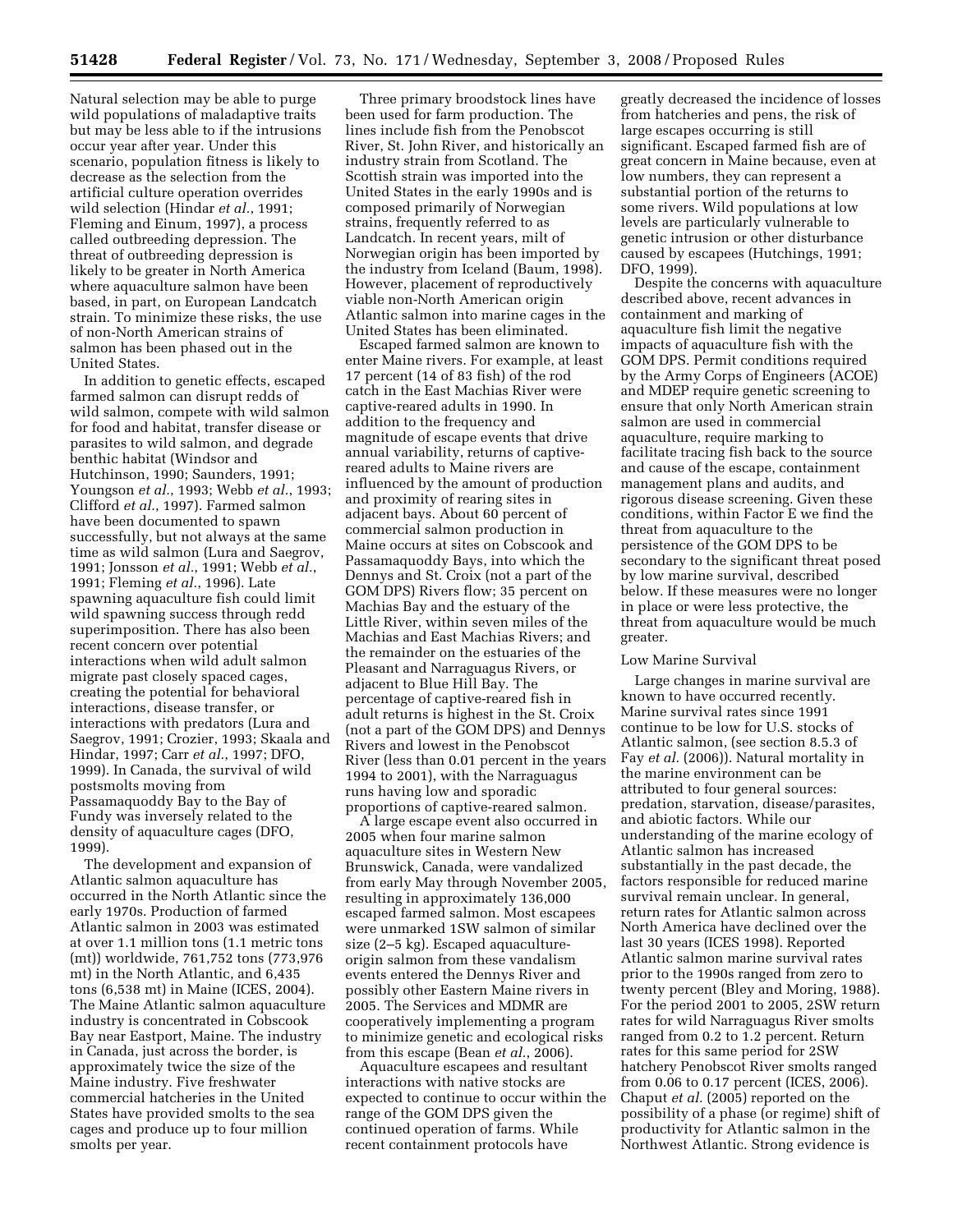presented to support a decrease in the recruit-per-spawner relationship for North American Atlantic salmon populations that likely occurred over several years in the late 1980s through early 1990s. The concept of phase shift has previously been documented and discussed for Pacific salmon populations (Beamish *et al.*, 1999). Chaput *et al.* (2005) did not speculate on the causes of this shift. Friedland *et al.*  (2005) summarized numerous studies that suggest that climate mediates marine survival for Atlantic salmon as well as other fish species.

In summary, marine survival is critical to shaping recruitment patterns in Atlantic salmon and causing the subsequent low abundance of adult salmon; however, the mechanisms of the observed persistent decline in marine survival remain unknown. We find that low marine survival is a significant threat to the persistence of the GOM DPS. We conclude that low marine survival, dams and their interrelated effects (described in Factor A, above), and the inadequacy of existing regulatory mechanisms for dams (Factor D, above) are the most influential stressors negatively affecting the persistence of the GOM DPS.

#### Depleted Diadromous Communities

The ecological setting in which Maine Atlantic salmon evolved is considerably different than what exists today. Ecological changes that have occurred over the last 200 years are ubiquitous and span a wide array of spatial and temporal scales. Of particular concern for Atlantic salmon recovery efforts within the range of the GOM DPS is the dramatic decline observed in the diadromous fish community. At historic abundance levels, Fay *et al.* (2006) and Saunders *et al.* (2006) hypothesize that several of the co-evolved diadromous fishes may have provided substantial benefits to Atlantic salmon through at least four mechanisms: serving as an alternative prey source for salmon predators; serving as prey for salmon directly; depositing marine-derived nutrients in freshwater; and increasing substrate diversity of rivers. Following is a brief description of each mechanism.

Fay *et al.* (2006) and Saunders *et al.*  (2006) hypothesized that the historically large populations of clupeids (i.e., members of the family Clupeidae, such as alewives, blueback herring, and American shad) likely provided a robust alternative forage resource (or prey buffer) for opportunistic native predators of salmon during a variety of events in the salmon's life history. First, pre-spawn adult alewives likely served

as a prey buffer for migrating Atlantic salmon smolts. Evidence for this relationship includes significant spatial and temporal overlap of migrations, similar body size, numbers of alewives that exceeded salmon smolt populations by several orders of magnitude (Smith, 1898; Collette and Klein-MacPhee, 2002), and a higher caloric content per individual (Schulze, 1996); alewives were thus likely a substantial alternative prey resource (i.e., prey buffer) that protected salmon smolts from native predators such as cormorants, otters, ospreys, and bald eagles within sympatric migratory corridors (Mather, 1998; USASAC, 2004). Second, adult American shad likely provided a similar prey buffer to potential predation on Atlantic salmon adults by otters and seals. Pre-spawn adult shad would enter these same rivers and begin their upstream spawning migration at approximately the same time as adult salmon. Historically, shad runs were considerably larger than salmon runs (Atkins and Foster, 1869; Stevenson, 1898). Thus, native predators of medium to large size fish in the estuarine and lower river zones could have preyed on these 1.5 to 2.5 kg size fish readily. Third, juvenile shad and blueback herring may have represented a substantial prey buffer from potential predation on Atlantic salmon fry and parr by native opportunistic predators such as mergansers, herons, mink, and fallfish. Large populations of juvenile shad (and blueback herring, with similar life history and habitat preferences to shad) would have occupied main stem and larger tributary river reaches through much of the summer and early fall. Juvenile shad and herring would ultimately emigrate to the ocean, along with juvenile alewives from adjacent lacustrine habitats, in the late summer and fall. Recognizing that the range and migratory corridors of these juvenile clupeids would not be precisely sympatric with juvenile salmon habitat, there nonetheless would have been a substantial spatial overlap amongst the habitats and populations of these various juvenile fish stocks. Even in reaches where sympatric occupation by juvenile salmon and juvenile clupeids may have been low or absent, factors such as predator mobility and instinct driven energetic efficiency (i.e., optimal foraging theory) need to be considered since the opportunity for prey switching would have been much greater than today, and the opportunity for prey switching may produce stable predatorprey systems with coexistence of both prey and predator populations (Krivan, 1996).

At historical abundance levels, other diadromous species also represented significant supplemental foraging resources for salmon in sympatric habitats. In particular, anadromous rainbow smelt are known to be a favored spring prey item of Atlantic salmon kelts (a life stage after Atlantic salmon spawn; Cunjak *et al.*, 1998). A 1995 radio tag study found that Miramichi River (New Brunswick, Canada) kelts showed a net upstream movement shortly after ice break-up (Komadina-Douthwright *et al.*, 1997). This movement was concurrent with the onset of upstream migrations of rainbow smelt (Komadina-Douthwright *et al.*, 1997). In addition, Moore *et al.* (1995) suggested that the general availability of forage fishes shortly after ice break-up in the Miramichi could be critical to the rejuvenation and ultimate survival of kelts as they prepared to return to sea. Kelts surviving to become repeat spawners are especially important due to higher fecundity (Baum, 1997; NRC, 2004). The historical availability of anadromous rainbow smelt as potential kelt forage in lower river zones may have been important in sustaining the viability of this salmon life stage. Conversely, the broad declines in rainbow smelt populations may be partially responsible for the declining occurrence of repeat spawners in Maine's salmon rivers.

Historically, the upstream migrations of large populations of adult clupeids, sea lamprey and salmon themselves, provided a conduit for the import and deposition of biomass and nutrients of marine origin into freshwater environments. Mechanisms of direct deposition included discharge of urea, discharge of gametes on the spawning grounds, and deposition of post-spawn adult carcasses (Durbin *et al.*, 1979). Migrations and other movements of mobile predators and scavengers of adult carcasses likely resulted in further distribution of imported nutrients throughout the freshwater ecosystem. Conversely, juvenile outmigrants of these sea-run species represented a massive annual outflux of forage resources for Gulf of Maine predators, while also completing the cycle of importing base nutrients back to the ocean environment. These types of diffuse mutualism are only recently being recognized (Hay *et al.*, 2004). Sea lampreys also likely played a role in nutrient cycling. Lampreys prefer spawning habitat that is very similar (location and physical characteristics) to that used by spawning Atlantic salmon (Kircheis, 2004). Adult lampreys spawn in late spring, range in weight from 1 to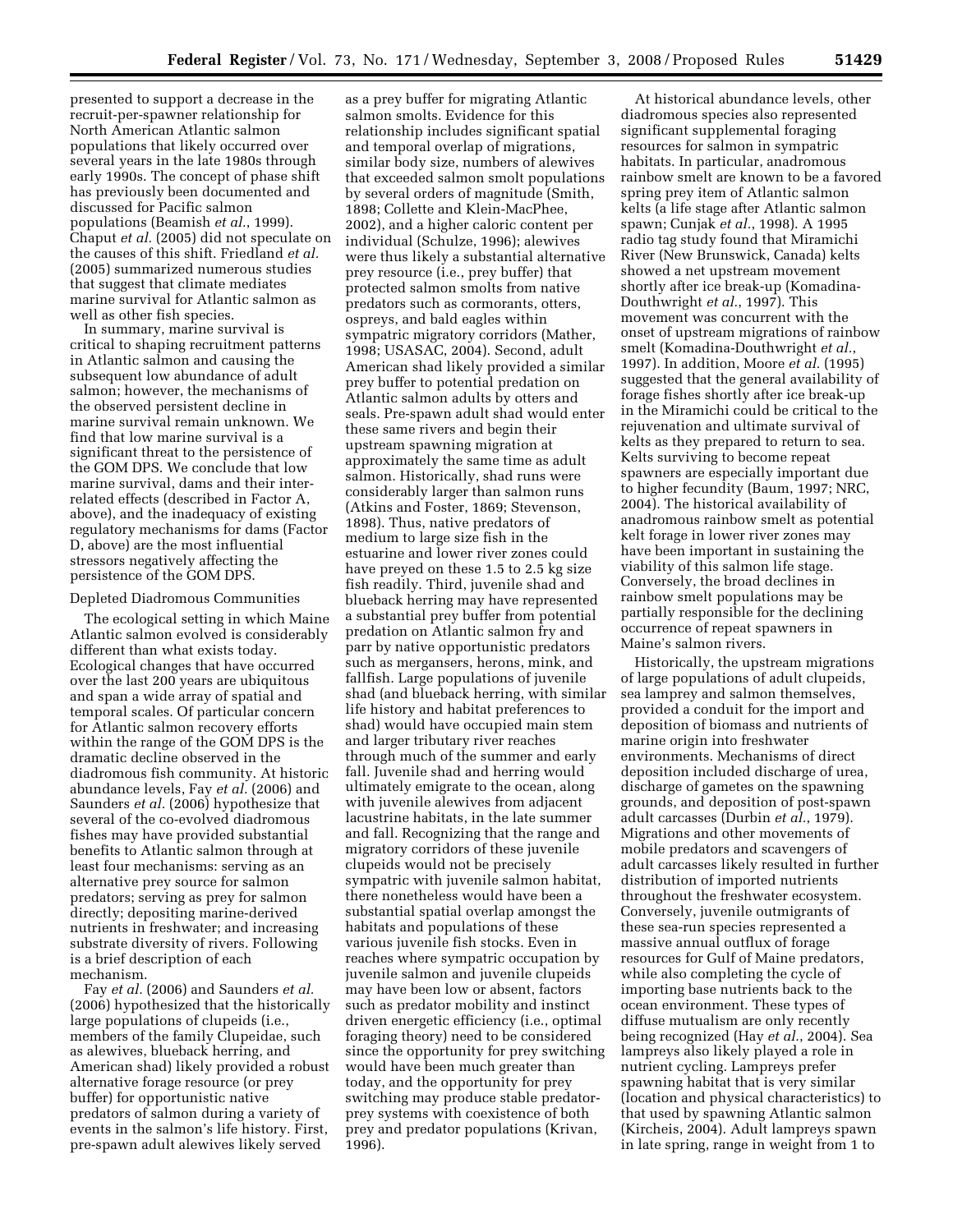2 kg, and experience 100 percent postspawning mortality on spawning grounds (semelparous). This results in the deposition of marine-origin nutrients at about the same time that salmon fry would be emerging from redds and beginning to occupy adjacent juvenile production habitats. These nutrients would likely have enhanced the primary production capability of these habitats for weeks or even months after initial deposition, and would gradually be transferred throughout the trophic structure of the ecosystem, including those components most important to juvenile salmon (e.g., macroinvertebrate production).

Sea lampreys likely provide an additional benefit to Atlantic salmon spawning activity in sympatric reaches. In constructing their nests, lamprey carry stones from other locations and deposit them centrally in a loose pile within riffle habitat and further utilize body scouring to clean silt off stones already at the site (Kircheis, 2004). Ultimately, a pile of silt-free stones as deep as 25 cm and as long as a meter is formed (Leim and Scott, 1966; Scott and Scott, 1988), into which the lamprey deposit their gametes. The stones preferred by lampreys are generally in the same size range as those preferred by spawning Atlantic salmon. Thus, lamprey nests can be attractive spawning sites for Atlantic salmon (Kircheis, 2004). Kircheis (2004) also notes the lamprey's silt-cleaning activities during nest construction that may improve the ''quality'' of the surrounding environment with respect to potential diversity and abundance of macroinvertebrates, a primary food item of juvenile salmon.

Thus, depleted diadromous fish communities have likely played an important role in the continued declines of the GOM DPS of Atlantic salmon. Conversely, if diadromous populations can be restored, the ecological functions those species confer may simultaneously be restored. In summary, within Factor E, we find the threat from depleted diadromous fish communities to the persistence of the GOM DPS to be secondary to the significant threat posed by low marine survival, described above.

#### Competition

Prior to 1800, the resident riverine fish communities in Maine were relatively simple, consisting of brook trout, cusk, white sucker, and a number of minnow species. Today, Atlantic salmon co-exist with a diverse array of nonnative resident fishes, including brown trout, largemouth bass, smallmouth bass, and northern pike

(MDIFW, 2002). The range expansion of nonnative fishes is important, given evidence that niche shifts may follow the addition or removal of other competing species (Fausch, 1998). For example, in Newfoundland, Canada, where fish communities are simple, Atlantic salmon inhabit pools and lakes that are generally considered atypical habitats in systems where there are more complex fish communities (Gibson, 1993). Use of lacustrine (or lake) habitat, in particular, can increase smolt production (Matthews *et al.*, 1997). Conversely, if salmon are excluded from these habitats through competitive interactions, smolt production may suffer (Ryan, 1993). Even if salmon are not completely excluded from a given habitat type, they may select different, presumably suboptimal, habitats in the presence of certain competitors (Fausch, 1998). Thus, competitive interactions may limit Atlantic salmon production through niche constriction (Hearn, 1987). The continued range expansion of nonnative species (e.g., smallmouth bass, brown trout, and rainbow trout) is of particular concern since these species often require similar resources as salmon and are therefore expected to be competitors for food and space (for a comprehensive discussion of the effects of competition on Atlantic salmon see section 8.3.3 of Fay *et al.* (2006)). In summary, within Factor E, we find the threat from competition to the persistence of the GOM DPS to be secondary to the significant threat posed by low marine survival, described above.

#### Climate Change

Global climate change may also affect thermal regimes within the range of the GOM DPS (see section 8.1.4 of Fay *et al.*  (2006)). Within the range of the GOM DPS, spring runoff has become earlier, water content in snow pack for March and April has decreased, and the duration of river ice has become shorter (Dudley and Hodgkins, 2002). For Atlantic salmon specifically, Juanes *et al.* (2004) suggest that observed changes in adult run timing may be a response to global climate change. While some physiological changes at the individual level are quite predictable when changes in temperature are known, the interactions between individuals, populations, and species are impossible to predict at this time given we do not understand how or to what degree climate change may or may not affect the freshwater and marine environment of the GOM DPS. At this time we do not have enough information to determine

whether climate change is a threat to the persistence of the GOM DPS.

In summary, of the threats described under Factor E, we find that low marine survival is a significant threat to the persistence of the GOM DPS given that marine survival is a vital component of Atlantic salmon demographics. Aquaculture, depleted diadromous communities, and competition (particularly with nonnative fish) are secondary threats to the continued existence of the GOM DPS; we do not have enough information at this time to evaluate how climate change may or may not affect the persistence of the GOM DPS. Artificial propagation poses risks to natural populations, as described in this proposed rule. However, given the low numbers of naturally-reared spawning adults in the GOM DPS, a carefully managed conservation hatchery program is essential to sustaining the GOM DPS.

## **Efforts Being Made to Protect the Species**

Section 4(b)(1)(A) of the ESA requires the Secretary of Commerce to make listing determinations solely on the basis of the best scientific and commercial data available after taking into account efforts being made to protect a species. Therefore, in making a listing determination, we first assess a species' level of extinction risk and identify factors that have led to its decline. We then assess existing efforts being made to protect the species to determine if those measures ameliorate the risks.

In judging the efficacy of existing protective efforts, we rely on the joint NMFS-U.S. Fish and Wildlife Service (FWS) ''Policy for Evaluation of Conservation Efforts When Making Listing Decisions" ("PECE;" 68 FR 15100; March 28, 2003). PECE provides direction for the consideration of protective efforts identified in conservation agreements, conservation plans, management plans, or similar documents (developed by Federal agencies, state and local governments, Tribal governments, businesses, organizations, and individuals) that have not yet been implemented, or have been implemented but have not yet demonstrated effectiveness. The policy articulates several criteria for evaluating the certainty of implementation and effectiveness of protective efforts to aid in determining whether a species should be listed as threatened or endangered. Evaluations of the certainty an effort will be implemented include whether: the necessary resources (e.g., funding and staffing) are available; the requisite agreements have been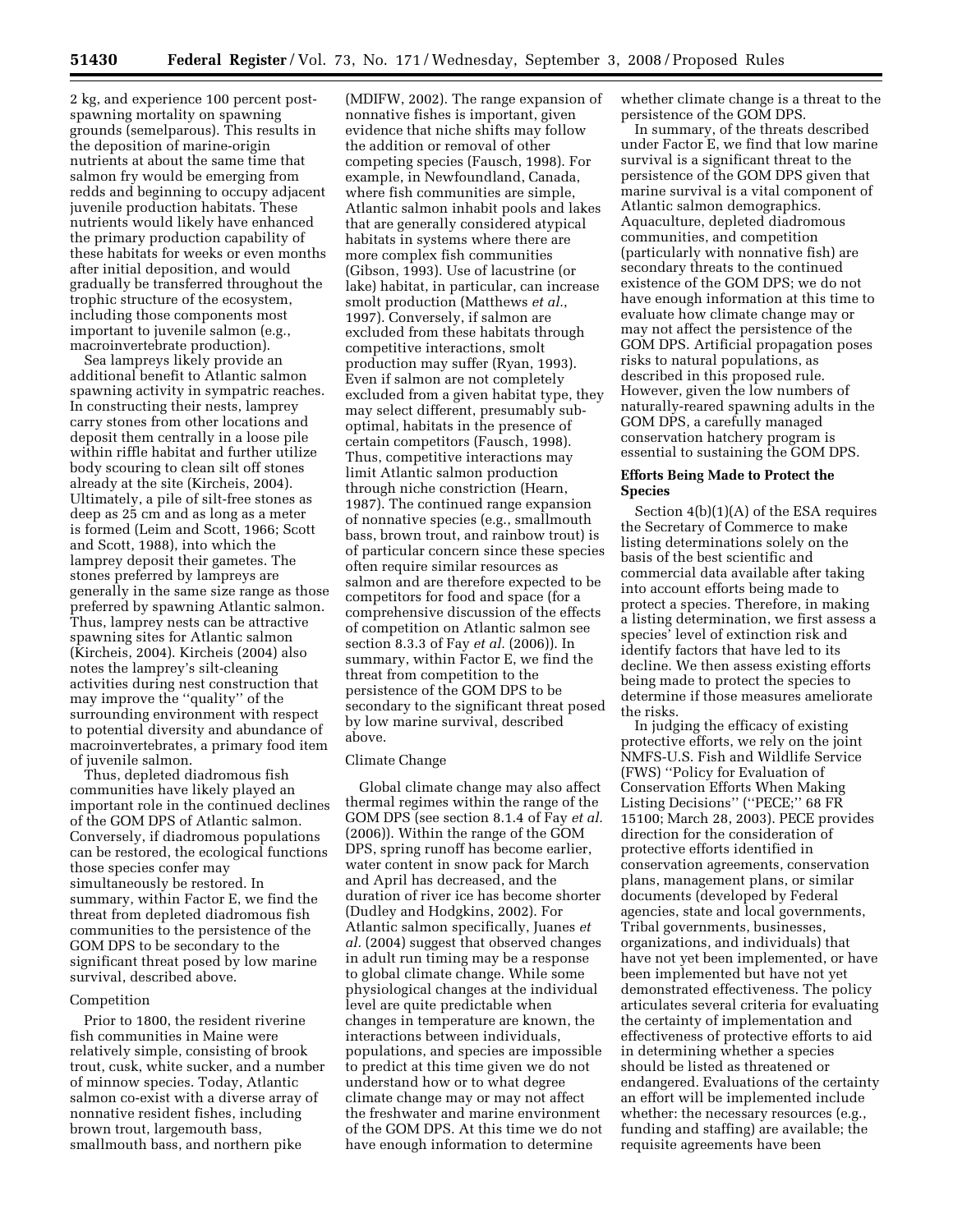formalized such that the necessary authority and regulatory mechanisms are in place; there is a schedule for completion and evaluation of the stated objectives; and (for voluntary efforts) the necessary incentives are in place to ensure adequate participation. The evaluation of the certainty of an effort's effectiveness is made on the basis of whether the effort or plan: establishes specific conservation objectives; identifies the necessary steps to reduce threats or factors for decline; includes quantifiable performance measures for the monitoring of compliance and effectiveness; incorporates the principles of adaptive management; and is likely to improve the species' viability at the time of the listing determination.

PECE also notes several important caveats. Satisfaction of the above mentioned criteria for implementation and effectiveness establishes a given protective effort as a candidate for consideration, but does not mean that an effort will ultimately change the risk assessment. The policy stresses that just as listing determinations must be based on the viability of the species at the time of review, so they must be based on the state of protective efforts at the time of the listing determination. PECE does not provide explicit guidance on how protective efforts affecting only a portion of a species' range may affect a listing determination, other than to say that such efforts will be evaluated in the context of other efforts being made and the species' overall viability. There are circumstances where threats are so imminent, widespread, and/or complex that it may be impossible for any agreement or plan to include sufficient efforts to result in a determination that listing is not warranted.

In this section, we evaluate the Penobscot River Restoration Project (PRRP), perhaps the most significant of recent fish passage agreements, pursuant to PECE. The PRRP is the result of many years of negotiations between Pennsylvania Power and Light (PPL), U.S. Department of the Interior (i.e., USFWS, Bureau of Indian Affairs, National Park Service), Penobscot Indian Nation, the State of Maine (i.e., Maine State Planning Office, Maine Department of Inland Fisheries and Wildlife, and Maine Department of Marine Resources (MDMR)), and several non-governmental organizations (NGOs; Atlantic Salmon Federation, American Rivers, Trout Unlimited, and Natural Resources Council of Maine, among others). If implemented, the PRRP would lead to the removal of the two lowermost mainstem dams on the Penobscot River (Veazie and Great Works) and would decommission the

Howland Dam and construct a naturelike fishway around it (dams with varying levels of fish passage would still exist upstream of these sites). This initiative would improve habitat accessibility for all diadromous species. There is a significant effort on behalf of the Parties and other Federal and non-Federal bodies to secure funds for the purchase, decommissioning, and removal of the dams. However, the certainty of funding and other necessary actions is not known at this time. We strongly support the PRRP; however, at this time it is not possible to state with certainty that this project will be fully implemented. This protective effort does not as yet provide sufficient certainty of implementation and effectiveness to counter the extinction risk assessment conclusion that the species is in danger of extinction throughout its range.

#### **Finding**

Regarding the petition to list the Kennebec population of Atlantic salmon, we find that the Kennebec River population is a part of the GOM DPS, based primarily on genetics, as described in this proposed rule. We have carefully considered the best scientific and commercial data available regarding the past, present and future threats faced by the GOM DPS of the Atlantic salmon. We find that listing the GOM DPS of Atlantic salmon, which includes the Kennebec River population, as endangered is warranted for the reasons described below.

The proposed GOM DPS is comprised of Atlantic salmon in larger river systems including the Androscoggin, Kennebec and Penobscot Rivers as well as the smaller coastal rivers (Narraguagus, Machias, Sheepscot, etc.) that were included in the DPS as listed in 2000 (65 FR 69459, November 17, 2000). There are extremely few naturally-reared spawning adult salmon present in the GOM DPS (117 in 2006). In 2006, 1,044 sea-run salmon were captured in the Penobscot River, representing approximately only ten percent of the CSE goals for the Penobscot River; however, the vast majority of these adult returns were stocked as smolts. With the addition of Atlantic salmon in the Penobscot and other large rivers to the GOM DPS, the demographic security is somewhat increased because populations that are geographically widespread are less likely to experience spatially correlated catastrophes. However, the numbers of naturally-reared spawning adults within the GOM DPS as currently proposed is still quite low and the majority of returning adults (whether naturally-

reared or smolt-stocked) are found in the Penobscot River, despite the addition of other large rivers to the DPS. In 2006, only 15 adults returned to the Kennebec and 6 returned to the Androscoggin. The PVA generally shows that the GOM DPS is likely to continue to decline in terms of adult abundance and projections show that the GOM DPS is trending towards extinction.

The GOM DPS is sustained by a carefully-managed hatchery supplementation program. Hatchery supplementation is crucial to the continued existence of the GOM DPS, although we recognize that reliance on artificial propagation carries risks that cannot be completely avoided despite managers' best efforts. We have carefully examined both the positive and negative effects of hatchery supplementation. We have concluded that current hatchery supplementation practices reduce the risk of extinction of the GOM DPS. While we recognize that the conservation hatchery programs make a significant contribution to reducing the near term risk of extinction, they must continue to be improved. Although hatchery supplementation of the GOM DPS is currently important in maintaining genetic diversity levels, at this time, these programs have not been successful at recovering or maintaining wild, selfsustaining populations of Atlantic salmon. There is also the risk of catastrophic loss at either or both conservation hatchery facilities, despite managers' best efforts to reduce these risks.

Further, at the present time, there is no evidence to suggest that marine survival will increase in the near future. In short, without both conservation hatcheries continuing to operate and an increase in marine survival, the risk of extinction is quite high and would be even higher if and when broodstock goals for smolt production could not be met.

As described above, the demographic effects of the currently low marine survival on the GOM DPS are severe, dams limit the viability of salmon populations through numerous and sometimes synergistic ways (e.g., entrainment, water quality effects, fish community effects, among others), and the existing regulatory mechanisms for dams are inadequate. As a result, we find that Factor E (in particular) low marine survival, Factor A (in particular, dams), and Factor D (in particular, the inadequacy of existing regulatory mechanisms for dams) are the three most influential factors negatively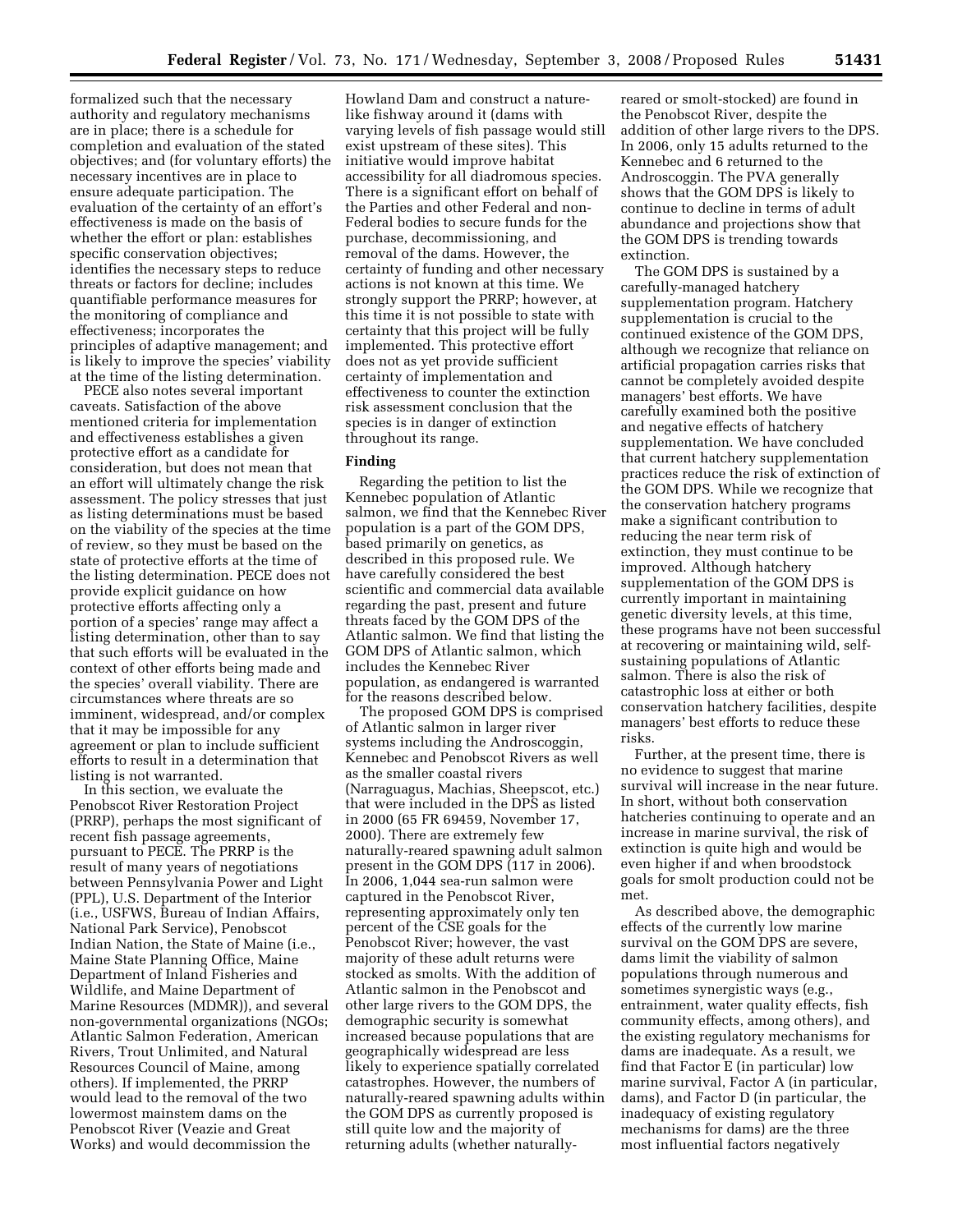affecting the persistence of the GOM DPS.

We find that threats from reduced habitat complexity, reduced habitat connectivity, and poor water quality within Factor A; overutilization, disease, and predation (within Factor B), inadequacy of existing regulatory mechanisms for water withdrawals and water quality within Factor D; and aquaculture, depleted diadromous fish communities, and competition within Factor E to be secondary threats compared to dams (within Factor A), low marine survival (within Factor E) and the inadequacy of existing regulatory mechanisms for dams (within Factor D). At this time, we do not have enough information to determine whether climate change (within Factor E) is a threat to the persistence of the GOM DPS. Artificial propagation through conservation hatcheries (within Factor E) is vital to sustaining the GOM DPS at this time despite the risks from artificial propagation. As a result, we propose to list the GOM DPS of Atlantic salmon as endangered.

As discussed under Efforts Being Made to Protect the Species, we cannot rely on the PRRP to offset the threats to the GOM DPS from dams in this decision regarding listing the GOM DPS; we also recognize that implementation of the PRRP would not alleviate the effects of dams in place on any of the other rivers within the GOM DPS.

## **Available Conservation Measures**

Conservation measures provided to species listed as endangered or threatened under the ESA include recovery actions, requirements for Federal agencies to avoid jeopardizing the continued existence of the species, and prohibitions against taking the species, as defined in the ESA. Recognition through listing may improve public awareness and encourage conservation actions by Federal, state, and local agencies, private organizations, and individuals. The ESA provides for possible land acquisition and cooperation with the States and provides for recovery actions to be carried out for listed species. The requirement of Federal agencies to avoid jeopardy and the prohibitions against take are discussed below.

Section 7(a) of the ESA, as amended, requires Federal agencies to evaluate their actions with respect to any species that is listed as endangered or threatened and with respect to its critical habitat, if any is designated. Regulations implementing this interagency cooperation provision of the ESA are codified at 50 CFR part 402. Section 7(a)(4) requires Federal agencies

to confer informally with us on any action that is likely to jeopardize the continued existence of a species proposed for listing or result in destruction or adverse modification of proposed critical habitat. If a species is subsequently listed, section 7(a)(2) requires Federal agencies to ensure that activities they authorize, fund, or carry out are not likely to jeopardize the continued existence of the species or destroy or adversely modify its critical habitat. If a Federal action may affect a listed species or its critical habitat, the responsible Federal agency must enter into formal consultation with us under the provisions of section 7(a)(2) of the ESA.

Several Federal agencies are expected to have involvement under section 7 of the ESA regarding the Atlantic salmon. The Environmental Protection Agency may be required to consult on its permitting oversight authority for the Clean Water Act and Clear Air Act. The ACOE may be required to consult on permits it issues under section 404 of the Clean Water Act and section 10 of the Rivers and Harbors Act. The FERC may be required to consult on licenses it issues for hydroelectric dams under the FPA. The Federal Highway Administration may be required to consult on transportation projects it authorizes, funds, or carries out.

ESA section 9(a) take prohibitions (16 U.S.C. 1538(a)(1)(B)) apply to all species listed as endangered. Those prohibitions, in part, make it illegal for any person subject to the jurisdiction of the United States to take, import or export, ship in interstate commerce in the course of commercial activity, or sell or offer for sale in interstate or foreign commerce any wildlife species listed as endangered, except as provided in sections  $6(g)(2)$  and 10 of the ESA. It is also illegal under ESA section 9 to possess, sell, deliver, carry, transport, or ship any such wildlife that has been taken illegally. Section 11 of the ESA provides for civil and criminal penalties for violation of section 9 or of regulations issued under the ESA.

The ESA provides for the issuance of permits to authorize incidental take during the conduct of activities that may result in the take of threatened or endangered wildlife under certain circumstances. Regulations governing permits are codified at 50 CFR 17.22, 17.23, and 17.32. Such permits are available for scientific purposes, to enhance the propagation or survival of the species, and for incidental take in the course of otherwise lawful activities provided that certain criteria are met. It is our policy, published in the

**Federal Register** on July 1, 1994 (59 FR

34272), to identify, to the maximum extent practicable at the time a species is listed, those activities that would or would not likely constitute a violation of section 9 of the ESA. The intent of this policy is to increase public awareness of the effects of the listing on proposed and ongoing activities within a species' range. With the original listing of the Atlantic salmon in 2000, the Services published lists of activities that we believed were unlikely and likely to result in a violation of section 9 (65 FR 69459; November 17, 2000); we find that the activities identified in that listing decision continue to apply for the GOM DPS as proposed in this rule.

The Services believe that, based on the best available information, the following actions are unlikely to result in a violation of section 9:

(1) Possession of Atlantic salmon acquired lawfully by permit issued by the Services pursuant to section 10 of the ESA, or by the terms of an incidental take statement in a biological opinion pursuant to section 7 of the ESA;

(2) Federally approved projects that involve activities such as silviculture, agriculture, road construction, dam construction and operation, discharge of fill material, siting of marine cages for aquaculture, hatchery programs, and stream channelization or diversion for which consultation under section 7 of the ESA has been completed, and when such activity is conducted in accordance with any terms and conditions given by the Services in an incidental take statement in a biological opinion pursuant to section 7 of the ESA;

(3) Routine culture and assessment techniques, including the FWS' riverspecific rehabilitation program at CBNFH; and

(4) Emergency responses to disease outbreaks.

Activities that the Services believe could result in violation of section 9 prohibitions against ''take'' of the Gulf of Maine DPS of anadromous Atlantic salmon include, but are not limited to, the following:

(1) Targeted recreational and commercial fishing, bycatch associated with commercial and recreational fisheries, and illegal harvest;

(2) The escapement of reproductively viable non-North American strain or non-North American hybrid Atlantic salmon in freshwater hatcheries within the DPS range;

(3) The escapement from marine cages or freshwater hatcheries of domesticated salmon such that they are found entering or existing in rivers within the DPS range;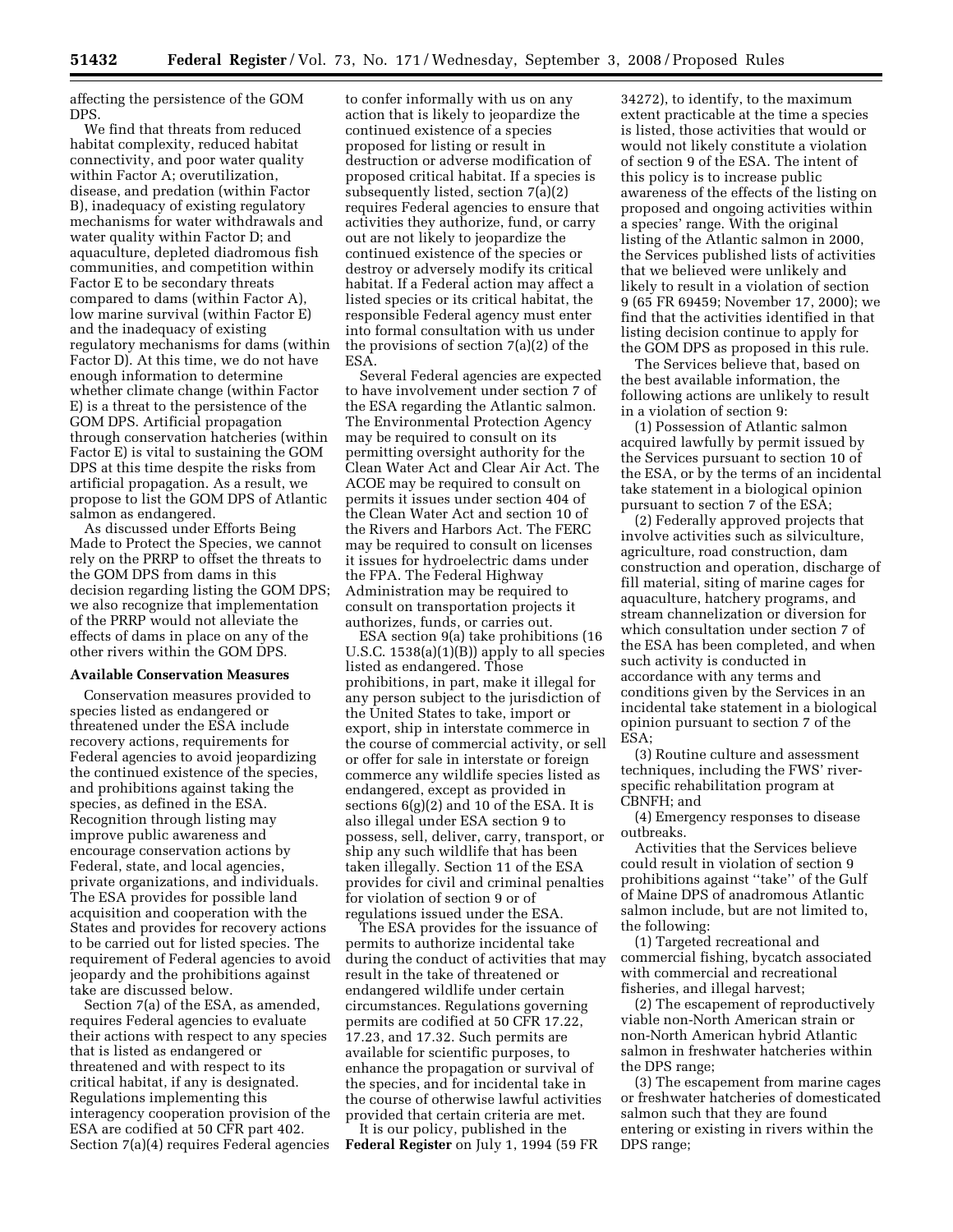(4) Failure to adopt and implement fish health practices that adequately protect against the introduction and spread of disease;

(5) Siting and/or operating aquaculture facilities in a manner that negatively impacts water quality and/or benthic habitat;

(6) Discharging (point and non-point sources) or dumping toxic chemicals, silt, fertilizers, pesticides, heavy metals, oil, organic wastes or other pollutants into waters supporting the DPS;

(7) Blocking migration routes;

(8) Destruction and/or alteration of the species' habitat (e.g., instream dredging, rock removal, channelization, riparian and in-river damage due to livestock, discharge of fill material, operation of heavy equipment within the stream channel, manipulation of river flow);

(9) Violations of discharge or water withdrawal permits that are protective of the DPS and its habitat;

(10) Pesticide or herbicide applications in compliance with or in violation of label restrictions; and

(11) Unauthorized collecting or handling of the species (permits to conduct these activities are available for purposes of scientific research or to enhance the propagation or survival of the DPS).

Other activities not identified here will be reviewed on a case-by-case basis to determine if violation of section 9 of the ESA may be likely to result from such activities. We do not consider these lists to be exhaustive and provide them as information to the public.

## **Critical Habitat**

Section 4(b)(2) of the ESA requires us to designate critical habitat for threatened and endangered species ''on the basis of the best scientific data available and after taking into consideration the economic impact, the impact on national security, and any other relevant impact, of specifying any particular area as critical habitat.'' This section grants the Secretary of the Interior or of Commerce discretion to exclude an area from critical habitat if he determines ''the benefits of such exclusion outweigh the benefits of specifying such area as part of the critical habitat.'' The Secretary may not exclude areas if exclusion ''will result in the extinction of the species.'' In addition, the Secretary may not designate as critical habitat any lands or other geographical areas owned or controlled by the Department of Defense, or designated for its use, that are subject to an integrated natural resources management plan under Section 101 of the Sikes Act (16 U.S.C.

670a), if the Secretary determines in writing that such a plan provides a benefit to the species for which critical habitat is proposed for designation (see section  $318(a)(3)$  of the National Defense Authorization Act, Public Law 108– 136).

The ESA defines critical habitat under section  $3(5)(A)$  as: "(i) the specific areas within the geographical area occupied by the species, at the time it is listed, on which are found those physical or biological features (I) essential to the conservation of the species and (II) which may require special management considerations or protection; and (ii) specific areas outside the geographical area occupied by the species at the time it is listed, upon a determination by the Secretary that such areas are essential for the conservation of the species.''

Once critical habitat is designated, Section 7 of the ESA requires Federal agencies to ensure they do not fund, authorize, or carry out any actions that will destroy or adversely modify that habitat. This requirement is in addition to the other principal section 7 requirement that Federal agencies ensure their actions do not jeopardize the continued existence of listed species.

The Services jointly listed the GOM DPS as endangered in 2000 but have yet to designate critical habitat. Critical habitat will be proposed in a separate rulemaking.

## **Peer Review**

In December 2004, the Office of Management and Budget (OMB) issued a Final Information Quality Bulletin for Peer Review, establishing minimum peer review standards, a transparent process for public disclosure of peer review planning, and opportunities for public participation. The OMB Bulletin, implemented under the Information Quality Act (Public Law 106–554), is intended to enhance the quality and credibility of the Federal government's scientific information, and applies to influential or highly influential scientific information disseminated on or after June 16, 2005. We obtained independent peer review of the scientific information compiled in the 2006 Status Review (Fay *et al.*, 2006) that supports this proposal to designate list the GOM DPS of Atlantic salmon as endangered.

On July 1, 1994, the Services published a policy for peer review of scientific data (59 FR 34270). The intent of the peer review policy is to ensure that listings are based on the best scientific and commercial data available. Prior to a final listing, we will solicit the expert opinions of three

qualified specialists, concurrent with the public comment period. Independent specialists will be selected from the academic and scientific community, Federal and state agencies, and the private sector.

#### **References**

A complete list of the references used in this proposed rule is available upon request (see **ADDRESSES**).

### **Classification**

### *National Environmental Policy Act*

Proposed ESA listing decisions are exempt from the requirement to prepare an environmental assessment (EA) or environmental impact statement (EIS) under the National Environmental Policy Act of 1969 (NEPA) (NOAA Administrative Order 216–6.03(e)(1); *Pacific Legal Foundation* v. *Andrus*, 675 F. 2d 825 (6th Cir. 1981)). Thus, we have determined that the proposed listing determination for the GOM DPS of Atlantic salmon described in this notice is exempt from the requirements of NEPA.

## *Information Quality Act*

The Information Quality Act directed the Office of Management and Budget to issue government wide guidelines that ''provide policy and procedural guidance to federal agencies for ensuring and maximizing the quality, objectivity, utility, and integrity of information (including statistical information) disseminated by federal agencies.'' Under the NOAA guidelines, this action is considered a Natural Resource Plan. It is a composite of several types of information from a variety of sources. Compliance of this document with NOAA guidelines is evaluated below.

• *Utility:* The information disseminated is intended to describe a management action and the impacts of that action. The information is intended to be useful to state and Federal agencies, non-governmental organizations, industry groups and other interested parties so they can understand the management action, its effects, and its justification

• *Integrity:* No confidential data were used in the analysis of the impacts associated with this document. All information considered in this document and used to analyze the proposed action, is considered public information.

• *Objectivity:* The NOAA Information Quality Guidelines standards for Natural Resource Plans state that plans be presented in an accurate, clear, complete, and unbiased manner. NMFS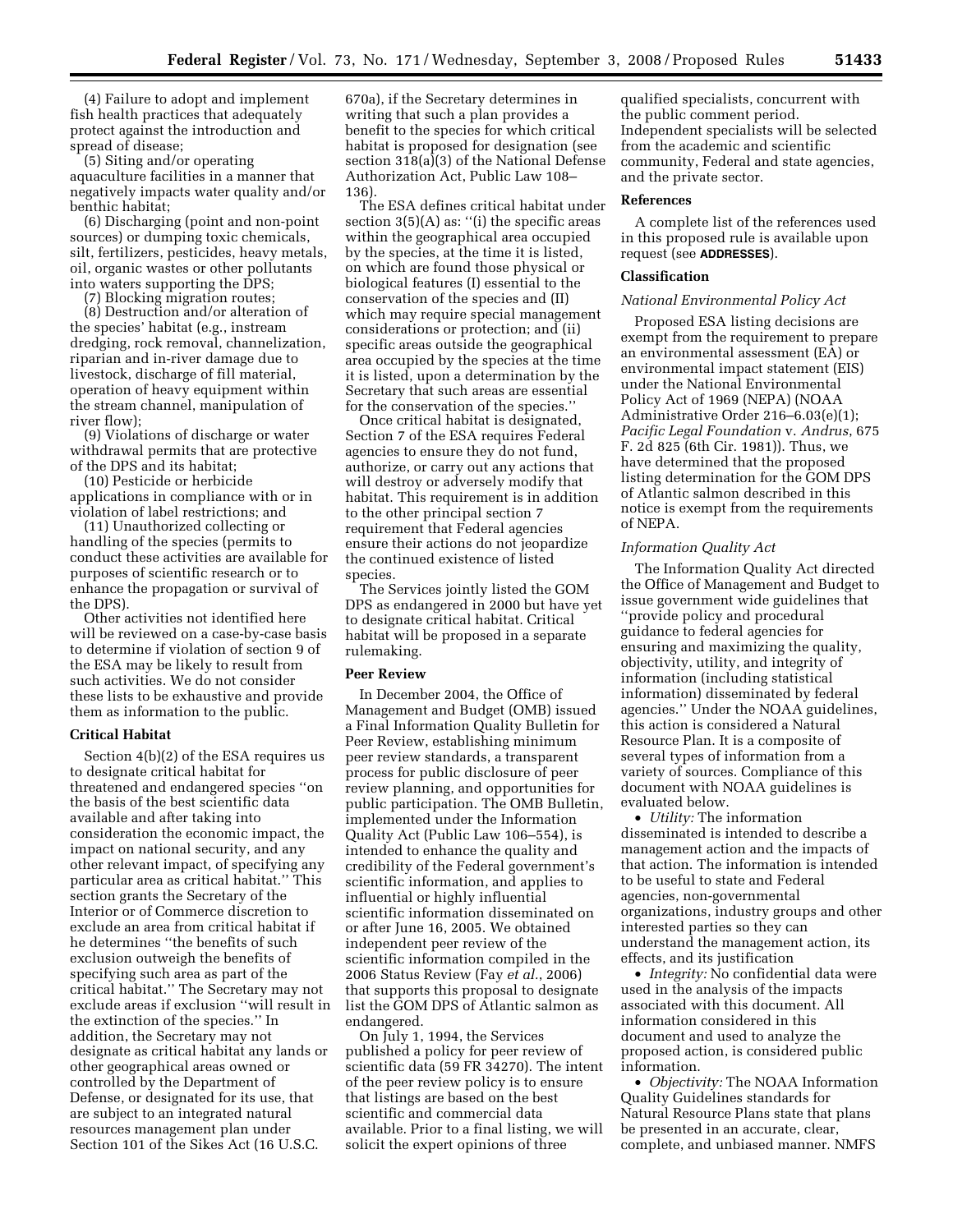and USFWS strive to draft and present proposed management measures in a clear and easily understandable manner with detailed descriptions that explain the decision making process and the implications of management measures on natural resources in the Gulf of Maine and the public. This document was reviewed by a variety of biologists, policy analysts, and attorneys from NMFS and USFWS.

## *Administrative Procedure Act*

The Federal Administrative Procedure Act (APA) establishes procedural requirements applicable to informal rulemaking by Federal agencies. The purpose of the APA is to ensure public access to the Federal rulemaking process and to give the public notice and an opportunity to comment before the agency promulgates new regulations.

## *Coastal Zone Management Act*

Section 307(c)(1) of the Federal Coastal Zone Management Act of 1972 requires that all Federal activities that affect the any land or water use or natural resource of the coastal zone be consistent with approved state coastal zone management programs to the maximum extent practicable. NMFS has determined that this action is consistent to the maximum extent practicable with the enforceable policies of approved Coastal Zone Management Programs of Maine. Letters documenting NMFS' determination, along with the draft environmental assessment and proposed rule, were sent to the coastal zone management program office in Maine. A list of the specific state contacts and a copy of the letters are available upon request.

## *Executive Order (E.O.) 13132 Federalism*

E.O. 13132, otherwise known as the Federalism E.O., was signed by President Clinton on August 4, 1999, and published in the **Federal Register**  on August 10, 1999 (64 FR 43255). This E.O. is intended to guide Federal agencies in the formulation and implementation of ''policies that have federal implications.'' Such policies are regulations, legislative comments or proposed legislation, and other policy statements or actions that have

substantial direct effects on the states, on the relationship between the national government and the states, or on the distribution of power and responsibilities among the various levels of government. E.O. 13132 requires Federal agencies to have a process to ensure meaningful and timely input by state and local officials in the development of regulatory policies that have federalism implications. A Federal summary impact statement is also required for rules that have federalism implications. Pursuant to E.O. 13132, the Assistant Secretary for Legislative and Intergovernmental Affairs will provide notice of the proposed action and request comments from the appropriate official(s) in Maine.

### *Environmental Justice*

Executive Order 12898 requires that Federal actions address environmental justice in decision-making process. In particular, the environmental effects of the actions should not have a disproportionate effect on minority and low-income communities. The proposed listing determination is not expected to have a disproportionate effect on minority or low-income communities.

## *E.O. 12866, Regulatory Flexibility Act, and Paperwork Reduction Act*

As noted in the Conference Report on the 1982 amendments to the ESA, economic impacts shall not be considered when assessing the status of a species. Therefore, the economic analysis requirements of the Regulatory Flexibility Act are not applicable to the listing process. In addition, this rule is exempt from review under E.O.12866. This proposed rule does not contain a collection-of-information requirement for the purposes of the Paperwork Reduction Act.

# *E.O. 13084–Consultation and Coordination with Indian Tribal Governments*

E.O. 13084 requires that, if we issue a regulation that significantly or uniquely affects the communities of Indian tribal governments and imposes substantial direct compliance costs on those communities, we consult with those governments or the Federal government must provide the funds necessary to pay the direct compliance

costs incurred by the tribal governments. This proposed rule does not impose substantial direct compliance costs on the communities of Indian tribal governments. Accordingly, the requirements of section 3(b) of E.O. 13084 do not apply to this proposed rule. Nonetheless, we intend to inform potentially affected tribal governments and to solicit their input on the proposed rule. We will continue to give careful consideration to all written and oral comments received on the proposed rule and will continue our coordination and discussions with interested tribes as we move forward toward a final rule.

#### **List of Subjects**

#### *50 CFR Part 17*

Endangered and threatened species, Exports, Imports, Reporting and record keeping requirements, Transportation.

#### *50 CFR Part 224*

Administrative practice and procedure, Endangered and threatened species, Exports, Imports, Reporting and record keeping requirements, Transportation.

Dated: August 27, 2008.

#### **James W. Balsiger,**

*Acting Assistant Administrator for Fisheries, National Marine Fisheries Service.* 

August 20, 2008.

#### **Kenneth Stansell,**

*Acting Director, U.S. Fish and Wildlife Service.* 

For the reasons set out in the preamble, 50 CFR parts 17 and 224 are proposed to be amended as follows:

## **PART 17—ENDANGERED AND THREATENED WILDLIFE AND PLANTS**

1. The authority citation for part 17 continues to read as follows:

**Authority:** 16 U.S.C. 1361–1407; 16 U.S.C. 1531–1544; 16 U.S.C. 4201–4245; Pub. L. 99- 625, 100 Stat. 3500, unless otherwise noted.

2. In § 17.11(h) revise the entry for ''Salmon, Atlantic'', which is in alphabetical order under FISHES, to read as follows:

#### **§ 17.11 Endangered and threatened wildlife.**

\* \* \* \* \*

FISHES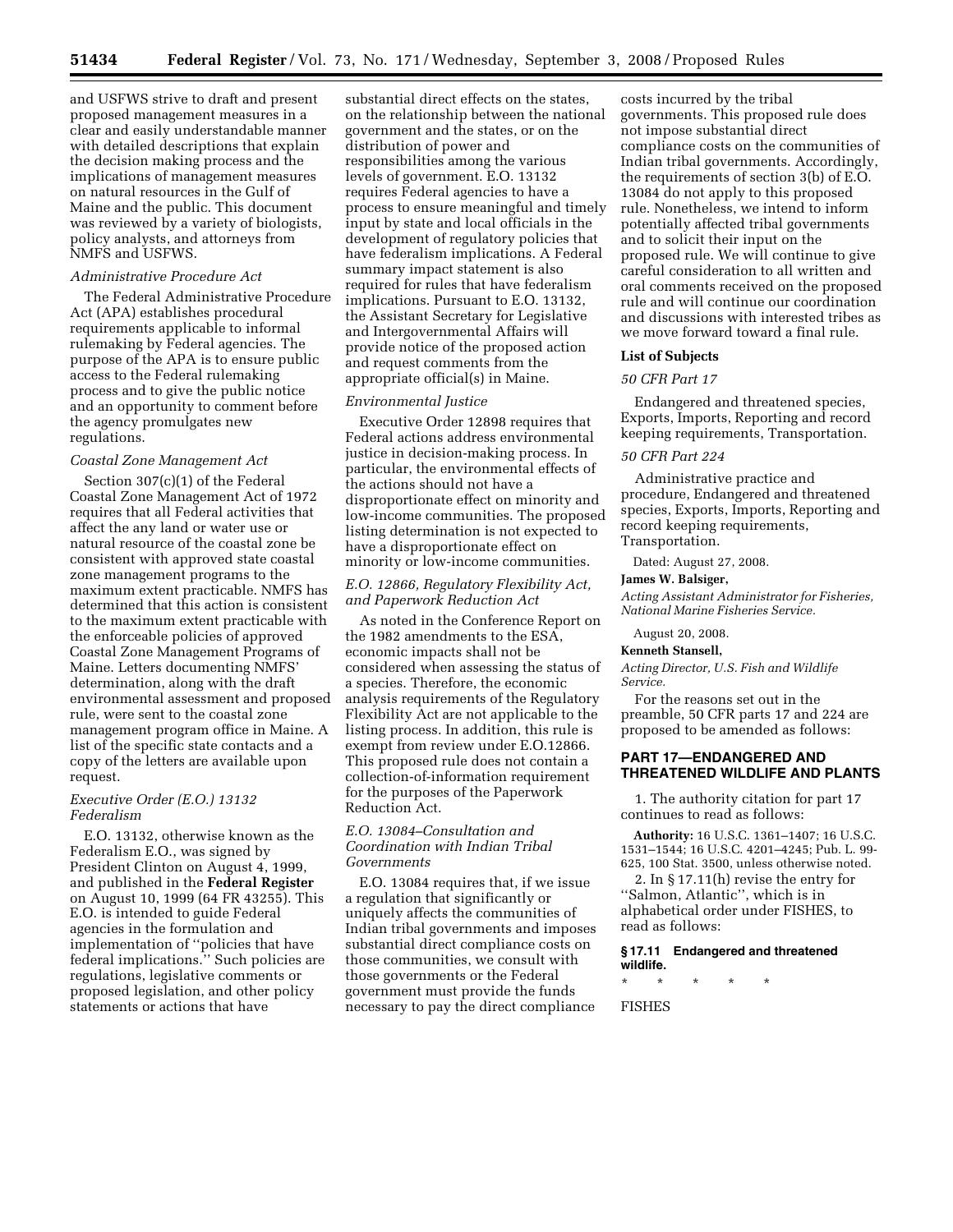|                             | Special rules            | ≸                                                                                                                                                                                                                                                                                                                                                                                                                                                                                                                                                                                   |   |  |  |
|-----------------------------|--------------------------|-------------------------------------------------------------------------------------------------------------------------------------------------------------------------------------------------------------------------------------------------------------------------------------------------------------------------------------------------------------------------------------------------------------------------------------------------------------------------------------------------------------------------------------------------------------------------------------|---|--|--|
| Critical habitat            |                          | ≸                                                                                                                                                                                                                                                                                                                                                                                                                                                                                                                                                                                   |   |  |  |
| When listed                 |                          |                                                                                                                                                                                                                                                                                                                                                                                                                                                                                                                                                                                     |   |  |  |
| <b>Status</b>               |                          | Ш                                                                                                                                                                                                                                                                                                                                                                                                                                                                                                                                                                                   |   |  |  |
| Vertebrate population where | endangered or threatened | whose freshwater range oc-<br>curs in the watersheds from<br>the Androscoggin northward<br>to supplement natural popu-<br>lations; currently, such pop-<br>the Dennys River, including<br>all associated conservation<br>Brook National Fish Hatch-<br>hatchery populations used<br>U.S.A., ME, Gulf of Maine<br>salmon raised in commer-<br>ulations are maintained at<br>eries. Excluded are those<br>along the Maine coast to<br>cial hatcheries for aqua-<br>Distinct Population Seg-<br>ment. Includes all anad-<br>romous Atlantic salmon<br>Green Lake and Craig<br>culture. |   |  |  |
| Historic Range              |                          | ×<br>Green-<br>U.S.A., Canada, Green<br>land, western Europe.                                                                                                                                                                                                                                                                                                                                                                                                                                                                                                                       | × |  |  |
| Species                     | Scientific name          | Salmo salar                                                                                                                                                                                                                                                                                                                                                                                                                                                                                                                                                                         |   |  |  |
|                             | Common name              | Salmon, Atlantic,<br>Gulf of Maine                                                                                                                                                                                                                                                                                                                                                                                                                                                                                                                                                  |   |  |  |